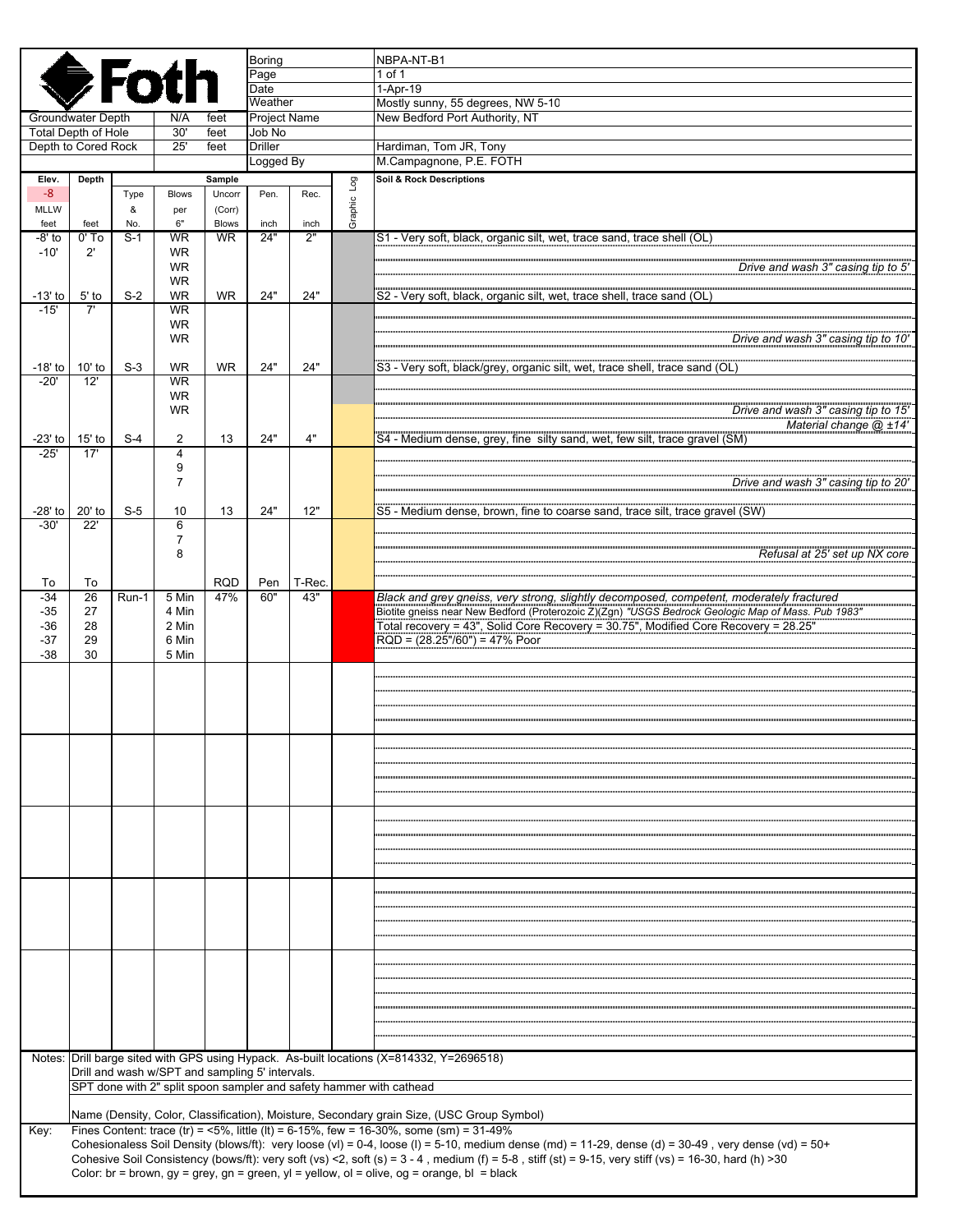|                   |                                                 |              |                                                 |                           | <b>Boring</b>          |            |             | NBPA-NT-B2                                                                                                                                                                                                                                                                                                                     |
|-------------------|-------------------------------------------------|--------------|-------------------------------------------------|---------------------------|------------------------|------------|-------------|--------------------------------------------------------------------------------------------------------------------------------------------------------------------------------------------------------------------------------------------------------------------------------------------------------------------------------|
|                   |                                                 | FO           |                                                 |                           | Page<br>Date           |            |             | 1 of 1<br>25-Mar-19                                                                                                                                                                                                                                                                                                            |
|                   |                                                 |              |                                                 |                           | Weather                |            |             | Overcast, 48 degrees, N 0-5, calm                                                                                                                                                                                                                                                                                              |
|                   | Groundwater Depth<br><b>Total Depth of Hole</b> |              | N/A<br>46'                                      | feet<br>feet              | Project Name<br>Job No |            |             | New Bedford Port Authority, NT                                                                                                                                                                                                                                                                                                 |
|                   | Depth to Cored Rock                             |              | 36'                                             | feet                      | <b>Driller</b>         |            |             | Hardiman, Tom JR, Tony                                                                                                                                                                                                                                                                                                         |
|                   |                                                 |              |                                                 |                           | Logged By              |            |             | C. Rocha, B.Foley                                                                                                                                                                                                                                                                                                              |
| Elev.<br>$-8$     | Depth                                           | Type         | <b>Blows</b>                                    | Sample<br>Uncorr          | Pen.                   | Rec.       |             | Soil & Rock Descriptions                                                                                                                                                                                                                                                                                                       |
| MLLW              |                                                 | &            | per                                             | (Corr)                    |                        |            | Graphic Log |                                                                                                                                                                                                                                                                                                                                |
| feet<br>-8' to    | feet<br>$0'$ To                                 | No.<br>$S-1$ | 6"<br><b>WR</b>                                 | <b>Blows</b><br><b>WR</b> | inch<br>24"            | inch<br>0" |             | S1 - No recovery, Black organic silt on exterior of sampler                                                                                                                                                                                                                                                                    |
| $-10'$            | $2^{\prime}$                                    |              | <b>WR</b>                                       |                           |                        |            |             |                                                                                                                                                                                                                                                                                                                                |
|                   |                                                 |              | <b>WR</b><br><b>WR</b>                          |                           |                        |            |             | Drive and wash 3" casing tip to 5'                                                                                                                                                                                                                                                                                             |
| $-13'$ to         | $5'$ to                                         | $S-2$        | <b>WR</b>                                       | <b>WR</b>                 | 24"                    | 8"         |             | S2 - Very soft, black, organic silt, wet, trace shell, trace sand (OL)                                                                                                                                                                                                                                                         |
| $-15'$            | 7'                                              |              | <b>WR</b><br><b>WR</b>                          |                           |                        |            |             |                                                                                                                                                                                                                                                                                                                                |
|                   |                                                 |              | <b>WR</b>                                       |                           |                        |            |             | Drive and wash 3" casing tip to 10'                                                                                                                                                                                                                                                                                            |
| -18' to           | $10'$ to                                        | $S-3$        | <b>WR</b>                                       | <b>WR</b>                 | 24"                    | 24"        |             | S3 - Very soft, black/grey, organic silt, wet, trace shell, trace sand (OL)                                                                                                                                                                                                                                                    |
| $-20'$            | 12'                                             |              | <b>WR</b>                                       |                           |                        |            |             |                                                                                                                                                                                                                                                                                                                                |
|                   |                                                 |              | <b>WR</b><br><b>WR</b>                          |                           |                        |            |             | Drive and wash 3" casing tip to 15'                                                                                                                                                                                                                                                                                            |
|                   |                                                 |              |                                                 |                           |                        |            |             |                                                                                                                                                                                                                                                                                                                                |
| -23' to<br>$-25'$ | $15'$ to<br>17'                                 | $S-4$        | <b>WR</b><br><b>WR</b>                          | <b>WR</b>                 | 24"                    | 24"        |             | S4 - Very soft, black/grey, organic silt, wet, trace shell, trace sand (OL)                                                                                                                                                                                                                                                    |
|                   |                                                 |              | <b>WR</b>                                       |                           |                        |            |             | Material change ±18'                                                                                                                                                                                                                                                                                                           |
|                   |                                                 |              | <b>WR</b>                                       |                           |                        |            |             | Drive and wash 3" casing tip to 20'                                                                                                                                                                                                                                                                                            |
| -28' to           | 20' to                                          | $S-5$        | 5                                               | 20                        | 24"                    | 12"        |             | S5 - Medium dense, brown/grey, fine to coarse sand, wet, trace silt, trace gravel, trace shell (SW)                                                                                                                                                                                                                            |
| $-30'$            | 22'                                             |              | $\overline{7}$<br>13                            |                           |                        |            |             |                                                                                                                                                                                                                                                                                                                                |
|                   |                                                 |              | 13                                              |                           |                        |            |             | Drive and wash 3" casing tip to 25'                                                                                                                                                                                                                                                                                            |
| -33' to           | $25'$ to                                        | $S-6$        | 6                                               | 8                         | 24"                    | 12"        |             | S6 - Loose, brown, fine to medium sand, wet, trace silt, little gravel (SW)                                                                                                                                                                                                                                                    |
| $-35'$            | 27'                                             |              | 4                                               |                           |                        |            |             |                                                                                                                                                                                                                                                                                                                                |
|                   |                                                 |              | 4<br>5                                          |                           |                        |            |             | Drive and wash 3" casing tip to 30'                                                                                                                                                                                                                                                                                            |
|                   |                                                 |              |                                                 |                           |                        |            |             |                                                                                                                                                                                                                                                                                                                                |
| -38' to<br>$-40'$ | 30' to<br>32'                                   | $S-7$        | 25<br>30                                        | 45                        | 24"                    | 4"         |             | S7 - Dense, brown, fine to coarse sand, wet, trace silt, trace gravel, fractured rock (SW)                                                                                                                                                                                                                                     |
|                   |                                                 |              | 15                                              |                           |                        |            |             |                                                                                                                                                                                                                                                                                                                                |
|                   |                                                 |              | 15                                              |                           |                        |            |             | Drive and wash 3" casing tip to 35'                                                                                                                                                                                                                                                                                            |
| -43' to l         | $35'$ to                                        | $S-8$        | 20                                              | Ref                       | 9"                     | 8"         |             | S8 - Dense, brown, fine to coarse sand, wet, trace silt, trace gravel, fractured rock (SW)                                                                                                                                                                                                                                     |
| $-45'$            | 37'                                             |              | 100/3"<br>Ref                                   |                           |                        |            |             | Refusal at 36' set up NX core                                                                                                                                                                                                                                                                                                  |
|                   |                                                 |              |                                                 |                           |                        |            |             |                                                                                                                                                                                                                                                                                                                                |
| To                | To                                              |              |                                                 | <b>RQD</b>                | Pen                    | T-Rec.     |             |                                                                                                                                                                                                                                                                                                                                |
| $-45$             | 37                                              | Run-1        | 3 Min                                           | 72%                       | 60"                    | 57"        |             | Black and grey gneiss, very strong, slightly decomposed, competent, slightly fractured                                                                                                                                                                                                                                         |
| -46<br>-47        | 38<br>39                                        |              | 3 Min<br>3 Min                                  |                           |                        |            |             | Biotite gneiss near New Bedford (Proterozoic Z)(Zgn) "USGS Bedrock Geologic Map of Mass. Pub 1983"<br>Total recovery = 57", Solid Core Recovery = 49", Modified Core Recovery = 43"                                                                                                                                            |
| $-48$             | 40                                              |              | 4 Min                                           |                           |                        |            |             | RQD = (43"/60") = 72% Fair                                                                                                                                                                                                                                                                                                     |
| -49<br>$-50$      | 41<br>42                                        | Run-2        | 4 Min<br>3 Min                                  | 54%                       | 60"                    | 43.5"      |             | Black and grey gneiss, very strong, slightly decomposed, competent, slightly fractured                                                                                                                                                                                                                                         |
| -51               | 43                                              |              | 3 Min                                           |                           |                        |            |             | Biotite gneiss near New Bedford (Proterozoic Z)(Zgn) "USGS Bedrock Geologic Map of Mass. Pub 1983"                                                                                                                                                                                                                             |
| $-52$<br>$-53$    | 44<br>45                                        |              | 1 Min<br>3 Min                                  |                           |                        |            |             | Total recovery = 43.5", Solid Core Recovery = 36", Modified Core Recovery = 32.5"<br>$RQD = (32.5*/60") = 54%$ Fair                                                                                                                                                                                                            |
| $-54$             | 46                                              |              | 3 Min                                           |                           |                        |            |             |                                                                                                                                                                                                                                                                                                                                |
|                   |                                                 |              |                                                 |                           |                        |            |             |                                                                                                                                                                                                                                                                                                                                |
|                   |                                                 |              |                                                 |                           |                        |            |             |                                                                                                                                                                                                                                                                                                                                |
|                   |                                                 |              |                                                 |                           |                        |            |             |                                                                                                                                                                                                                                                                                                                                |
|                   |                                                 |              |                                                 |                           |                        |            |             |                                                                                                                                                                                                                                                                                                                                |
|                   |                                                 |              |                                                 |                           |                        |            |             |                                                                                                                                                                                                                                                                                                                                |
|                   |                                                 |              | Drill and wash w/SPT and sampling 5' intervals. |                           |                        |            |             | Notes: Drill barge sited with GPS using Hypack. As-built locations (X=814331, Y=2696582)                                                                                                                                                                                                                                       |
|                   |                                                 |              |                                                 |                           |                        |            |             | SPT done with 2" split spoon sampler and safety hammer with cathead                                                                                                                                                                                                                                                            |
|                   |                                                 |              |                                                 |                           |                        |            |             | Name (Density, Color, Classification), Moisture, Secondary grain Size, (USC Group Symbol)                                                                                                                                                                                                                                      |
| Key:              |                                                 |              |                                                 |                           |                        |            |             | Fines Content: trace (tr) = <5%, little (lt) = 6-15%, few = 16-30%, some (sm) = $31-49%$                                                                                                                                                                                                                                       |
|                   |                                                 |              |                                                 |                           |                        |            |             | Cohesionaless Soil Density (blows/ft): very loose (vl) = 0-4, loose (l) = 5-10, medium dense (md) = 11-29, dense (d) = 30-49, very dense (vd) = 50+<br>Cohesive Soil Consistency (bows/ft): very soft (vs) <2, soft (s) = $3 - 4$ , medium (f) = $5 - 8$ , stiff (st) = $9 - 15$ , very stiff (vs) = $16 - 30$ , hard (h) > 30 |
|                   |                                                 |              |                                                 |                           |                        |            |             | Color: br = brown, $gy = grey$ , $gn = green$ , $yl = yellow$ , $ol = olive$ , $og = orange$ , $bl = black$                                                                                                                                                                                                                    |
|                   |                                                 |              |                                                 |                           |                        |            |             |                                                                                                                                                                                                                                                                                                                                |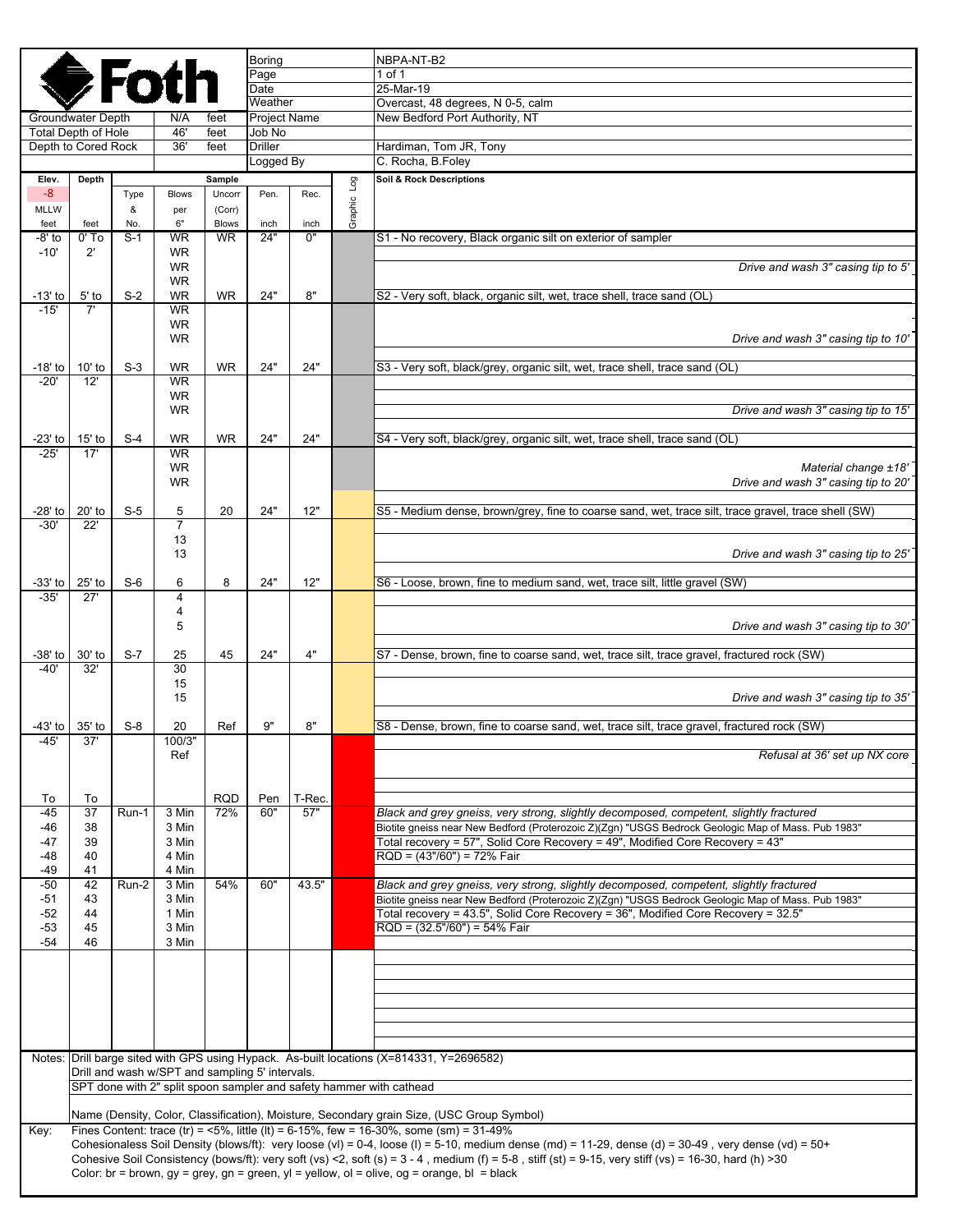|                                                   | <b>Boring</b><br><b>⊜Fotl</b><br>Page<br>Date                                             |       |                                                 |                  |                          |                 |           | NBPA-NT-B3<br>1 of 1                                                                                                                                                                                                                             |  |  |
|---------------------------------------------------|-------------------------------------------------------------------------------------------|-------|-------------------------------------------------|------------------|--------------------------|-----------------|-----------|--------------------------------------------------------------------------------------------------------------------------------------------------------------------------------------------------------------------------------------------------|--|--|
|                                                   |                                                                                           |       |                                                 |                  | Weather                  |                 |           | 26-Mar-19<br>Sunny 37 degrees, wind 5-10, calm                                                                                                                                                                                                   |  |  |
| Groundwater Depth                                 |                                                                                           |       | N/A<br>40'                                      | feet             | <b>Project Name</b>      |                 |           | New Bedford Port Authority, NT                                                                                                                                                                                                                   |  |  |
| <b>Total Depth of Hole</b><br>Depth to Cored Rock |                                                                                           |       | 35'                                             | feet<br>feet     | Job No<br><b>Driller</b> |                 |           | Hardiman, Tom JR, Tony                                                                                                                                                                                                                           |  |  |
|                                                   |                                                                                           |       |                                                 |                  | Logged By                |                 |           | C. Rocha                                                                                                                                                                                                                                         |  |  |
| Elev.<br>$-11$                                    | Depth                                                                                     | Type  | <b>Blows</b>                                    | Sample<br>Uncorr | Pen.                     | Rec.            | Log       | Soil & Rock Descriptions                                                                                                                                                                                                                         |  |  |
| <b>MLLW</b>                                       |                                                                                           | &     | per                                             | (Corr)           |                          |                 | Graphic I |                                                                                                                                                                                                                                                  |  |  |
| feet                                              | feet                                                                                      | No.   | 6"                                              | <b>Blows</b>     | inch                     | inch            |           |                                                                                                                                                                                                                                                  |  |  |
| -11' to<br>$-13'$                                 | $0'$ To<br>$2^{\prime}$                                                                   | $S-1$ | <b>WR</b><br><b>WR</b>                          | <b>WR</b>        | 24"                      | 18"             |           | S1 - Very soft, black, organic silt, wet, trace sand trace shell (OL)                                                                                                                                                                            |  |  |
|                                                   |                                                                                           |       | <b>WR</b>                                       |                  |                          |                 |           | Drive and wash 3" casing tip to 5'                                                                                                                                                                                                               |  |  |
| $-16'$ to                                         | $5'$ to                                                                                   | $S-2$ | <b>WR</b><br><b>WR</b>                          | <b>WR</b>        | 24"                      | 24"             |           | S2 - Very soft, black/grey, organic silt, wet, trace sand, trace shell (OL)                                                                                                                                                                      |  |  |
| $-18'$                                            | 7'                                                                                        |       | <b>WR</b>                                       |                  |                          |                 |           |                                                                                                                                                                                                                                                  |  |  |
|                                                   |                                                                                           |       | <b>WR</b><br><b>WR</b>                          |                  |                          |                 |           | Drive and wash 3" casing tip to 10'                                                                                                                                                                                                              |  |  |
|                                                   |                                                                                           |       |                                                 |                  |                          |                 |           |                                                                                                                                                                                                                                                  |  |  |
| -21' to<br>$-23'$                                 | $10'$ to<br>12'                                                                           | $S-3$ | <b>WR</b><br><b>WR</b>                          | <b>WR</b>        | 24"                      | 24"             |           | S3 - Very soft, black/grey, organic silt, wet, trace shell, trace sand (OL)                                                                                                                                                                      |  |  |
|                                                   |                                                                                           |       | WR                                              |                  |                          |                 |           |                                                                                                                                                                                                                                                  |  |  |
|                                                   |                                                                                           |       | <b>WR</b>                                       |                  |                          |                 |           | Drive and wash 3" casing tip to 15'<br>Material change @ ±13'                                                                                                                                                                                    |  |  |
| -26' to                                           | $15'$ to                                                                                  | $S-4$ | $\overline{2}$                                  | 5                | 24"                      | 10"             |           | S4 - Loose, grey, fine to medium sand, wet, trace silt, trace gravel (SW)                                                                                                                                                                        |  |  |
| $-28'$                                            | 17'                                                                                       |       | 3                                               |                  |                          |                 |           |                                                                                                                                                                                                                                                  |  |  |
|                                                   |                                                                                           |       | $\overline{2}$<br>5                             |                  |                          |                 |           | Drive and wash 3" casing tip to 20'                                                                                                                                                                                                              |  |  |
|                                                   |                                                                                           |       |                                                 |                  |                          |                 |           |                                                                                                                                                                                                                                                  |  |  |
| $-31'$ to<br>$-33'$                               | 20' to<br>22'                                                                             | $S-5$ | 3<br>5                                          | 11               | 24"                      | 22"             |           | S5 - Medium dense, brown, medium to fine sand, wet, trace silt, trace gravel (SW)                                                                                                                                                                |  |  |
|                                                   |                                                                                           |       | 6                                               |                  |                          |                 |           |                                                                                                                                                                                                                                                  |  |  |
|                                                   |                                                                                           |       | 6                                               |                  |                          |                 |           | Drive and wash 3" casing tip to 25'                                                                                                                                                                                                              |  |  |
| -36' to l                                         | 25' to                                                                                    | $S-6$ | 3                                               | 16               | 24"                      | 8"              |           | S6 - Medium dense, brown, fine to medium sand, wet, trace silt, trace gravel (SW)                                                                                                                                                                |  |  |
| $-38'$                                            | $\overline{27}$                                                                           |       | $\overline{8}$<br>8                             |                  |                          |                 |           |                                                                                                                                                                                                                                                  |  |  |
|                                                   |                                                                                           |       | 12                                              |                  |                          |                 |           | Drive and wash 3" casing tip to 30'                                                                                                                                                                                                              |  |  |
| -41' to l                                         | 30' to                                                                                    | $S-7$ | 7                                               | 27               | 24"                      | 9"              |           | S7 - Medium dense, grey, fine sand, wet, trace silt, trace gravel (SP)                                                                                                                                                                           |  |  |
| $-43'$                                            | 32'                                                                                       |       | 13                                              |                  |                          |                 |           |                                                                                                                                                                                                                                                  |  |  |
|                                                   |                                                                                           |       | 14<br>12                                        |                  |                          |                 |           | Refusal at 35' set up NX core                                                                                                                                                                                                                    |  |  |
|                                                   |                                                                                           |       |                                                 |                  |                          |                 |           |                                                                                                                                                                                                                                                  |  |  |
| To<br>$-47$                                       | To<br>36                                                                                  | Run-1 | 4 Min                                           | RQD<br>48%       | Pen<br>60"               | T-Rec.<br>46.5" |           | Black and grey gneiss, very strong, slightly decomposed, competent, moderately fractured                                                                                                                                                         |  |  |
| -48                                               | 37                                                                                        |       | 5 Min                                           |                  |                          |                 |           | Biotite gneiss near New Bedford (Proterozoic Z)(Zgn) "USGS Bedrock Geologic Map of Mass. Pub 1983"                                                                                                                                               |  |  |
| -49                                               | 38                                                                                        |       | 3 Min                                           |                  |                          |                 |           | Total recovery = 46.5", Solid Core Recovery = 33", Modified Core Recovery = 28.75"                                                                                                                                                               |  |  |
| -50<br>$-51$                                      | 39<br>40                                                                                  |       | 4 Min<br>6 Min                                  |                  |                          |                 |           | $RQD = (43*/60") = 48%$ Poor                                                                                                                                                                                                                     |  |  |
|                                                   |                                                                                           |       |                                                 |                  |                          |                 |           |                                                                                                                                                                                                                                                  |  |  |
|                                                   |                                                                                           |       |                                                 |                  |                          |                 |           |                                                                                                                                                                                                                                                  |  |  |
|                                                   |                                                                                           |       |                                                 |                  |                          |                 |           |                                                                                                                                                                                                                                                  |  |  |
|                                                   |                                                                                           |       |                                                 |                  |                          |                 |           |                                                                                                                                                                                                                                                  |  |  |
|                                                   |                                                                                           |       |                                                 |                  |                          |                 |           |                                                                                                                                                                                                                                                  |  |  |
|                                                   |                                                                                           |       |                                                 |                  |                          |                 |           |                                                                                                                                                                                                                                                  |  |  |
|                                                   |                                                                                           |       |                                                 |                  |                          |                 |           |                                                                                                                                                                                                                                                  |  |  |
|                                                   |                                                                                           |       |                                                 |                  |                          |                 |           |                                                                                                                                                                                                                                                  |  |  |
|                                                   |                                                                                           |       |                                                 |                  |                          |                 |           |                                                                                                                                                                                                                                                  |  |  |
|                                                   |                                                                                           |       |                                                 |                  |                          |                 |           |                                                                                                                                                                                                                                                  |  |  |
|                                                   |                                                                                           |       |                                                 |                  |                          |                 |           |                                                                                                                                                                                                                                                  |  |  |
|                                                   |                                                                                           |       |                                                 |                  |                          |                 |           | Notes: Drill barge sited with GPS using Hypack. As-built locations (X=814391, Y=2696679)                                                                                                                                                         |  |  |
|                                                   |                                                                                           |       | Drill and wash w/SPT and sampling 5' intervals. |                  |                          |                 |           |                                                                                                                                                                                                                                                  |  |  |
|                                                   |                                                                                           |       |                                                 |                  |                          |                 |           | SPT done with 2" split spoon sampler and safety hammer with cathead                                                                                                                                                                              |  |  |
|                                                   | Name (Density, Color, Classification), Moisture, Secondary grain Size, (USC Group Symbol) |       |                                                 |                  |                          |                 |           |                                                                                                                                                                                                                                                  |  |  |
| Key:                                              |                                                                                           |       |                                                 |                  |                          |                 |           | Fines Content: trace (tr) = $5\%$ , little (lt) = 6-15%, few = 16-30%, some (sm) = 31-49%<br>Cohesionaless Soil Density (blows/ft): very loose (vl) = 0-4, loose (l) = 5-10, medium dense (md) = 11-29, dense (d) = 30-49, very dense (vd) = 50+ |  |  |
|                                                   |                                                                                           |       |                                                 |                  |                          |                 |           | Cohesive Soil Consistency (bows/ft): very soft (vs) <2, soft (s) = $3 - 4$ , medium (f) = $5 - 8$ , stiff (st) = $9 - 15$ , very stiff (vs) = 16-30, hard (h) > 30                                                                               |  |  |
|                                                   |                                                                                           |       |                                                 |                  |                          |                 |           | Color: br = brown, gy = grey, gn = green, yl = yellow, ol = olive, og = orange, bl = black                                                                                                                                                       |  |  |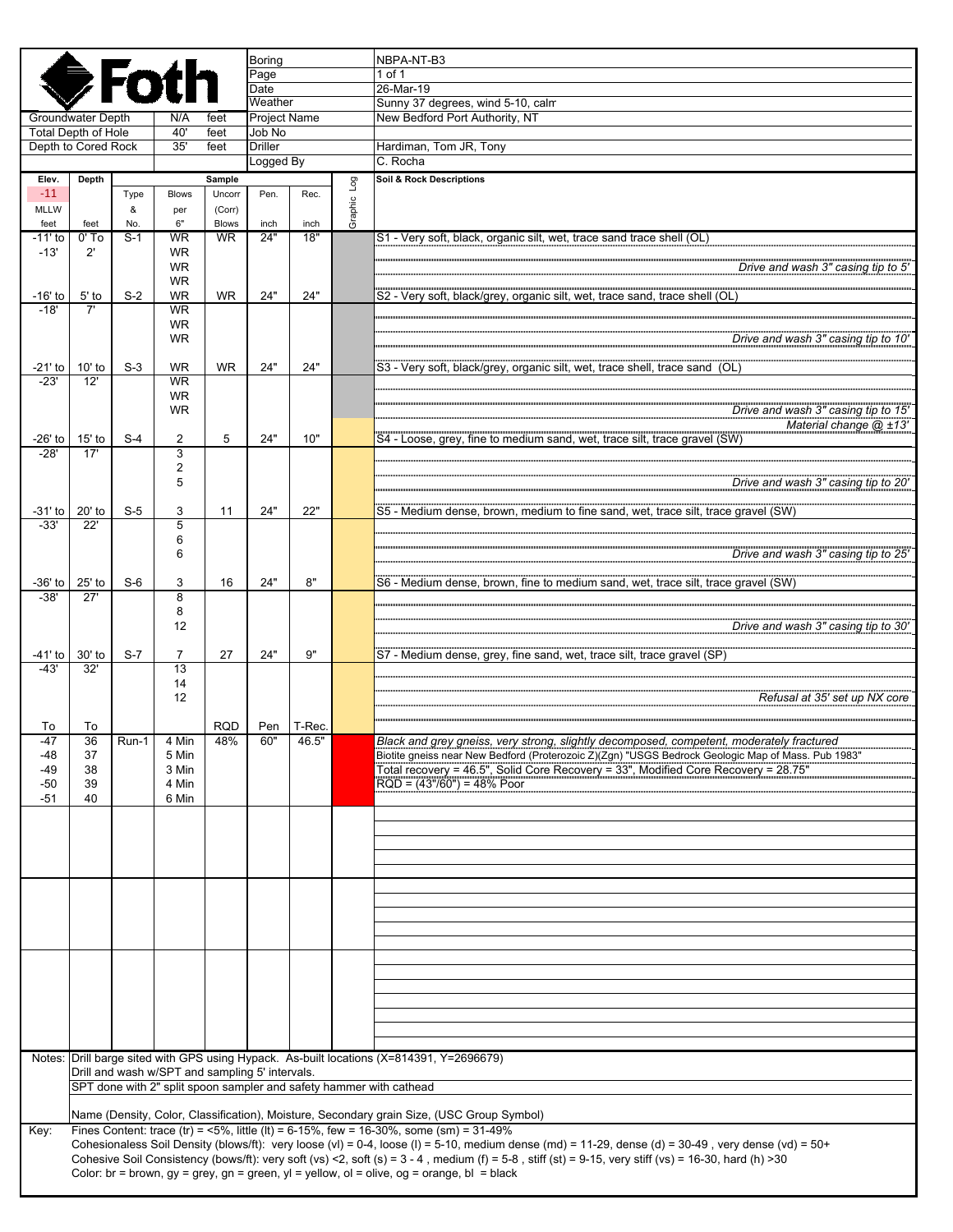|                            |                                                                     |                |                                                 |                  | <b>Boring</b>   |        |         | NBPA-NT-B4                                                                                                                                                                             |  |  |  |
|----------------------------|---------------------------------------------------------------------|----------------|-------------------------------------------------|------------------|-----------------|--------|---------|----------------------------------------------------------------------------------------------------------------------------------------------------------------------------------------|--|--|--|
|                            |                                                                     | <b>De</b> Fotl |                                                 |                  | Page            |        |         | $1$ of $2$<br>3/18/2019 & 3/19/19                                                                                                                                                      |  |  |  |
|                            |                                                                     |                |                                                 |                  | Date<br>Weather |        |         | Sunny, 35 degrees, NW 5-10, calm                                                                                                                                                       |  |  |  |
|                            | Groundwater Depth                                                   |                | N/A                                             | feet             | Project Name    |        |         | New Bedford Port Authority, NT                                                                                                                                                         |  |  |  |
| <b>Total Depth of Hole</b> |                                                                     |                | 59'                                             | feet             | Job No          |        |         |                                                                                                                                                                                        |  |  |  |
|                            | Depth to Cored Rock                                                 |                | 49'                                             | feet             | <b>Driller</b>  |        |         | Hardiman, Tom JR, Tony                                                                                                                                                                 |  |  |  |
|                            |                                                                     |                |                                                 |                  | Logged By       |        |         | M.Campagnone, P.E. FOTH, Courtney Rocha                                                                                                                                                |  |  |  |
| Elev.<br>$-11$             | Depth                                                               | Type           | <b>Blows</b>                                    | Sample<br>Uncorr | Pen.            | Rec.   | Log     | Soil & Rock Descriptions                                                                                                                                                               |  |  |  |
| <b>MLLW</b>                |                                                                     | &              | per                                             | (Corr)           |                 |        | Graphic |                                                                                                                                                                                        |  |  |  |
| feet                       | feet                                                                | No.            | 6"                                              | <b>Blows</b>     | inch            | inch   |         |                                                                                                                                                                                        |  |  |  |
| -11' to                    | $0'$ To                                                             | $S-1$          | <b>WR</b>                                       | <b>WR</b>        | 24"             | 9"     |         | S1 - Very soft, black, organic silt, wet, trace shell (OL)                                                                                                                             |  |  |  |
| $-13'$                     | $2^{\prime}$                                                        |                | <b>WR</b><br><b>WR</b>                          |                  |                 |        |         | Drive and wash 3" casing tip to 5'                                                                                                                                                     |  |  |  |
|                            |                                                                     |                | <b>WR</b>                                       |                  |                 |        |         |                                                                                                                                                                                        |  |  |  |
| $-16'$ to                  | $5'$ to                                                             | $S-2$          | <b>WR</b>                                       | <b>WR</b>        | 24"             | 16"    |         | S2 - Very soft, black/grey, organic silt, wet, trace shell, little sand (OL)                                                                                                           |  |  |  |
| $-18'$                     | 7'                                                                  |                | <b>WR</b><br><b>WR</b>                          |                  |                 |        |         |                                                                                                                                                                                        |  |  |  |
|                            |                                                                     |                | <b>WR</b>                                       |                  |                 |        |         | Drive and wash 3" casing tip to 10"                                                                                                                                                    |  |  |  |
|                            |                                                                     |                |                                                 |                  |                 |        |         |                                                                                                                                                                                        |  |  |  |
| -21' to                    | $10'$ to                                                            | $S-3$          | <b>WR</b>                                       | <b>WR</b>        | 24"             | 19"    |         | S3 - Very soft, black/grey, organic silt, wet, trace shell, little sand (OL)                                                                                                           |  |  |  |
| $-23'$                     | 12'                                                                 |                | <b>WR</b><br><b>WR</b>                          |                  |                 |        |         |                                                                                                                                                                                        |  |  |  |
|                            |                                                                     |                | <b>WR</b>                                       |                  |                 |        |         | Drive and wash 3" casing tip to 15'                                                                                                                                                    |  |  |  |
|                            |                                                                     |                |                                                 |                  |                 |        |         | Material change @ ±14'                                                                                                                                                                 |  |  |  |
| -26' to                    | $15'$ to<br>17'                                                     | $S-4$          | 7                                               | 18               | 24"             | 12"    |         | S4 - Medium dense, grey, medium to fine sand, trace silt, trace shell (SW)                                                                                                             |  |  |  |
| $-28'$                     |                                                                     |                | 10<br>8                                         |                  |                 |        |         |                                                                                                                                                                                        |  |  |  |
|                            |                                                                     |                | 10                                              |                  |                 |        |         | Drive and wash 3" casing tip to 20"                                                                                                                                                    |  |  |  |
|                            |                                                                     |                |                                                 |                  |                 |        |         |                                                                                                                                                                                        |  |  |  |
| $-31'$ to<br>$-33'$        | 20' to<br>22'                                                       | $S-5$          | 2<br>$\overline{3}$                             | 9                | 24"             | 15"    |         | S5 - Loose, brown/gray, very fine silty sand, wet, some silt (SM)                                                                                                                      |  |  |  |
|                            |                                                                     |                | 6                                               |                  |                 |        |         |                                                                                                                                                                                        |  |  |  |
|                            |                                                                     |                | 4                                               |                  |                 |        |         | Drive and wash 3" casing tip to 25'                                                                                                                                                    |  |  |  |
|                            |                                                                     |                |                                                 |                  |                 |        |         |                                                                                                                                                                                        |  |  |  |
| -36' to<br>-38'            | $25'$ to<br>27'                                                     | $S-6$          | 2<br>4                                          | 11               | 24"             | 16"    |         | S6 - Medium dense, brown/gray, very fine silty sand, wet, some silt (SM)<br>took bag sample                                                                                            |  |  |  |
|                            |                                                                     |                | $\overline{7}$                                  |                  |                 |        |         |                                                                                                                                                                                        |  |  |  |
|                            |                                                                     |                | 8                                               |                  |                 |        |         | Drive and wash 3" casing tip to 30"                                                                                                                                                    |  |  |  |
|                            |                                                                     |                |                                                 |                  |                 |        |         |                                                                                                                                                                                        |  |  |  |
| -41' to<br>$-43'$          | 30' to<br>32'                                                       | $S-7$          | 3<br>6                                          | 13               | 24"             | 10"    |         | S7 - Medium dense, brown, very fine silty sand, wet, little silt, trace gravel (SM)                                                                                                    |  |  |  |
|                            |                                                                     |                | $\overline{7}$                                  |                  |                 |        |         |                                                                                                                                                                                        |  |  |  |
|                            |                                                                     |                | 9                                               |                  |                 |        |         | Drive and wash 3" casing tip to 35'                                                                                                                                                    |  |  |  |
| -46' to                    | $35'$ to                                                            | $S-8$          | 7                                               | 9                | 24"             | 6"     |         | S8 - Loose, brown, medium to fine sand, wet, trace silt, trace gravel (SW)                                                                                                             |  |  |  |
| -48'                       | 37'                                                                 |                | 4                                               |                  |                 |        |         |                                                                                                                                                                                        |  |  |  |
|                            |                                                                     |                | 5                                               |                  |                 |        |         |                                                                                                                                                                                        |  |  |  |
|                            |                                                                     |                | 9                                               |                  |                 |        |         | Drive and wash 3" casing tip to 40'                                                                                                                                                    |  |  |  |
| -51' to                    | 40' to                                                              | $S-9$          | 3                                               | 6                | 24"             | 5"     |         | S9 - Loose, brown, fine to coarse sand, wet, trace silt, trace gravel (SW)                                                                                                             |  |  |  |
| $-53'$                     | 42'                                                                 |                | $\overline{\mathbf{4}}$                         |                  |                 |        |         |                                                                                                                                                                                        |  |  |  |
|                            |                                                                     |                | $\overline{2}$                                  |                  |                 |        |         |                                                                                                                                                                                        |  |  |  |
|                            |                                                                     |                | $\overline{2}$                                  |                  |                 |        |         | Drive and wash 3" casing tip to 45'                                                                                                                                                    |  |  |  |
| -56' to                    | 45' to                                                              | $S-10$         | $\overline{7}$                                  | 20               | 24"             | 8"     |         | S10 - Medium dense, brown, fine to coarse sand, wet, trace silt, trace gravel (SW)                                                                                                     |  |  |  |
| $-58'$                     | 47'                                                                 |                | $\overline{7}$                                  |                  |                 |        |         |                                                                                                                                                                                        |  |  |  |
|                            |                                                                     |                | 13                                              |                  |                 |        |         | End day 3/18/19 continue 3/19/19                                                                                                                                                       |  |  |  |
| To                         | To                                                                  |                | 11                                              | <b>RQD</b>       | Pen             | T-Rec. |         | Drive and wash 3" casing tip to 49'<br>Driller reports top of rock at 49'                                                                                                              |  |  |  |
| $-61$                      | 50                                                                  | R-1            | 2.5min                                          | 69"              | 60"             | 52.25" |         |                                                                                                                                                                                        |  |  |  |
| $-62$                      | 51                                                                  |                | 3min                                            |                  |                 |        |         | Black and grey gneiss, very strong, slightly decomposed, competent, slightly fractured                                                                                                 |  |  |  |
| -63                        | 52                                                                  |                | 5.5min                                          |                  |                 |        |         | Biotite gneiss near New Bedford (Proterozoic Z)(Zgn) "USGS Bedrock Geologic Map of Mass. Pub 1983"                                                                                     |  |  |  |
| $-64$<br>$-65$             | 53<br>54                                                            |                | 5 <sub>min</sub><br>4 <sub>min</sub>            |                  |                 |        |         | Total recovery = 52.25", Solid Core Recovery = 42.75", Modified Core Recovery = 41.25"<br>RQD = (41.25"/60") = 69% Fair                                                                |  |  |  |
|                            |                                                                     |                |                                                 |                  |                 |        |         |                                                                                                                                                                                        |  |  |  |
|                            |                                                                     |                |                                                 |                  |                 |        |         |                                                                                                                                                                                        |  |  |  |
|                            |                                                                     |                |                                                 |                  |                 |        |         | Notes: Drill barge sited with GPS using Hypack. As-built locations (X=814357, Y=2696771)                                                                                               |  |  |  |
|                            |                                                                     |                | Drill and wash w/SPT and sampling 5' intervals. |                  |                 |        |         |                                                                                                                                                                                        |  |  |  |
|                            | SPT done with 2" split spoon sampler and safety hammer with cathead |                |                                                 |                  |                 |        |         |                                                                                                                                                                                        |  |  |  |
|                            |                                                                     |                |                                                 |                  |                 |        |         |                                                                                                                                                                                        |  |  |  |
| Key:                       |                                                                     |                |                                                 |                  |                 |        |         | Name (Density, Color, Classification), Moisture, Secondary grain Size, (USC Group Symbol)<br>Fines Content: trace (tr) = $5\%$ , little (lt) = 6-15%, few = 16-30%, some (sm) = 31-49% |  |  |  |
|                            |                                                                     |                |                                                 |                  |                 |        |         | Cohesionaless Soil Density (blows/ft): very loose (vl) = 0-4, loose (l) = 5-10, medium dense (md) = 11-29, dense (d) = 30-49, very dense (vd) = 50+                                    |  |  |  |
|                            |                                                                     |                |                                                 |                  |                 |        |         | Cohesive Soil Consistency (bows/ft): very soft (vs) <2, soft (s) = $3 - 4$ , medium (f) = $5 - 8$ , stiff (st) = $9 - 15$ , very stiff (vs) = 16-30, hard (h) > 30                     |  |  |  |
|                            |                                                                     |                |                                                 |                  |                 |        |         | Color: br = brown, $gy = grey$ , $gn = green$ , $yl = yellow$ , $ol = olive$ , $og = orange$ , $bl = black$                                                                            |  |  |  |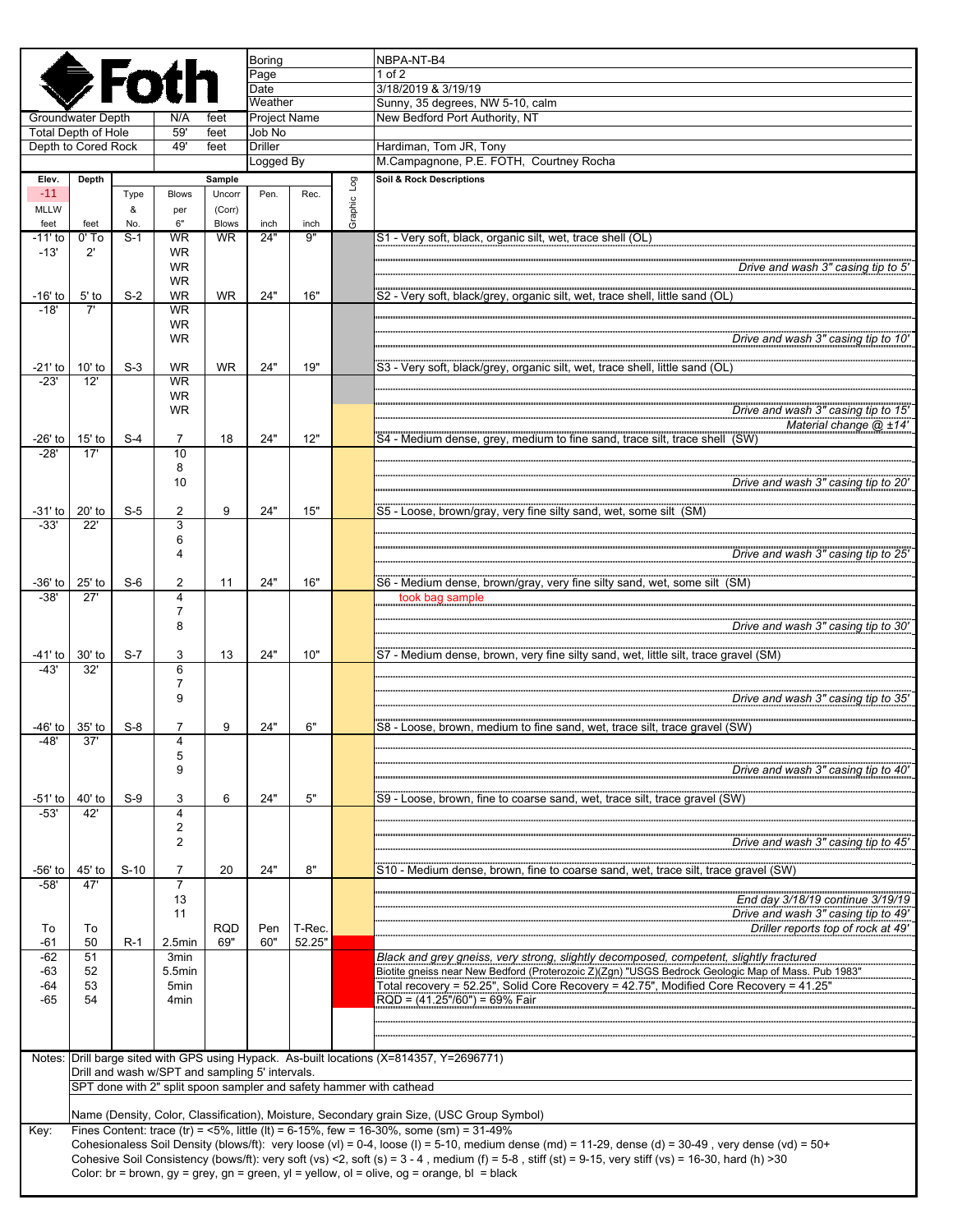|                                                   | <b>Boring</b><br><b>SFoth</b><br>Page                                                                                                                                                                              |          |                |                        |                          |                 |         | NBPA-NT-B4<br>2 of 2                                                                                                                                                                                                                                                  |  |  |
|---------------------------------------------------|--------------------------------------------------------------------------------------------------------------------------------------------------------------------------------------------------------------------|----------|----------------|------------------------|--------------------------|-----------------|---------|-----------------------------------------------------------------------------------------------------------------------------------------------------------------------------------------------------------------------------------------------------------------------|--|--|
|                                                   |                                                                                                                                                                                                                    |          |                |                        | Date                     |                 |         | 19-Mar-19                                                                                                                                                                                                                                                             |  |  |
| Groundwater Depth                                 |                                                                                                                                                                                                                    |          | N/A            | feet                   | Weather<br>Project Name  |                 |         | Sunny, 35 degrees, NW 5-10, calm<br>New Bedford Port Authority, NT                                                                                                                                                                                                    |  |  |
| <b>Total Depth of Hole</b><br>Depth to Cored Rock |                                                                                                                                                                                                                    |          | 59'<br>49'     | feet<br>feet           | Job No<br><b>Driller</b> |                 |         | Hardiman, Tom JR, Tony                                                                                                                                                                                                                                                |  |  |
|                                                   |                                                                                                                                                                                                                    |          |                |                        | Logged By                |                 |         | M.Campagnone, P.E. FOTH, Courtney Rocha                                                                                                                                                                                                                               |  |  |
| Elev.<br>$-11$                                    | Depth                                                                                                                                                                                                              | Type     | <b>Blows</b>   | Sample<br>Uncorr       | Pen.                     | Rec.            | БoГ     | <b>Soil &amp; Rock Descriptions</b>                                                                                                                                                                                                                                   |  |  |
| <b>MLLW</b><br>feet                               | feet                                                                                                                                                                                                               | &<br>No. | per<br>6"      | (Corr)<br><b>Blows</b> | inch                     | (Total)<br>inch | Graphic |                                                                                                                                                                                                                                                                       |  |  |
| -66                                               | 55                                                                                                                                                                                                                 | $R-2$    | 3min           | <b>RQD</b>             | 60"                      | 48"             |         | Black and grey gneiss, very strong, slightly decomposed, competent, slightly fractured                                                                                                                                                                                |  |  |
| $-67$<br>$-68$                                    | 56<br>57                                                                                                                                                                                                           |          | 4min<br>4min   | 85%                    |                          |                 |         | Biotite gneiss near New Bedford (Proterozoic Z)(Zgn) "USGS Bedrock Geologic Map of Mass. Pub 1983"<br>Total recovery = 57.75", Solid Core Recovery = 54", Modified Core Recovery = 51"                                                                                |  |  |
| $-69$<br>$-70$                                    | 58<br>59                                                                                                                                                                                                           |          | 4min<br>5.5min |                        |                          |                 |         | $RQD = (51*/60") = 85%$ Good                                                                                                                                                                                                                                          |  |  |
|                                                   |                                                                                                                                                                                                                    |          |                |                        |                          |                 |         |                                                                                                                                                                                                                                                                       |  |  |
|                                                   |                                                                                                                                                                                                                    |          |                |                        |                          |                 |         |                                                                                                                                                                                                                                                                       |  |  |
|                                                   |                                                                                                                                                                                                                    |          |                |                        |                          |                 |         |                                                                                                                                                                                                                                                                       |  |  |
|                                                   |                                                                                                                                                                                                                    |          |                |                        |                          |                 |         |                                                                                                                                                                                                                                                                       |  |  |
|                                                   |                                                                                                                                                                                                                    |          |                |                        |                          |                 |         |                                                                                                                                                                                                                                                                       |  |  |
|                                                   |                                                                                                                                                                                                                    |          |                |                        |                          |                 |         |                                                                                                                                                                                                                                                                       |  |  |
|                                                   |                                                                                                                                                                                                                    |          |                |                        |                          |                 |         |                                                                                                                                                                                                                                                                       |  |  |
|                                                   |                                                                                                                                                                                                                    |          |                |                        |                          |                 |         |                                                                                                                                                                                                                                                                       |  |  |
|                                                   |                                                                                                                                                                                                                    |          |                |                        |                          |                 |         |                                                                                                                                                                                                                                                                       |  |  |
|                                                   |                                                                                                                                                                                                                    |          |                |                        |                          |                 |         |                                                                                                                                                                                                                                                                       |  |  |
|                                                   |                                                                                                                                                                                                                    |          |                |                        |                          |                 |         |                                                                                                                                                                                                                                                                       |  |  |
|                                                   |                                                                                                                                                                                                                    |          |                |                        |                          |                 |         |                                                                                                                                                                                                                                                                       |  |  |
|                                                   |                                                                                                                                                                                                                    |          |                |                        |                          |                 |         |                                                                                                                                                                                                                                                                       |  |  |
|                                                   |                                                                                                                                                                                                                    |          |                |                        |                          |                 |         |                                                                                                                                                                                                                                                                       |  |  |
|                                                   |                                                                                                                                                                                                                    |          |                |                        |                          |                 |         |                                                                                                                                                                                                                                                                       |  |  |
|                                                   |                                                                                                                                                                                                                    |          |                |                        |                          |                 |         |                                                                                                                                                                                                                                                                       |  |  |
|                                                   |                                                                                                                                                                                                                    |          |                |                        |                          |                 |         |                                                                                                                                                                                                                                                                       |  |  |
|                                                   |                                                                                                                                                                                                                    |          |                |                        |                          |                 |         |                                                                                                                                                                                                                                                                       |  |  |
|                                                   |                                                                                                                                                                                                                    |          |                |                        |                          |                 |         |                                                                                                                                                                                                                                                                       |  |  |
|                                                   |                                                                                                                                                                                                                    |          |                |                        |                          |                 |         |                                                                                                                                                                                                                                                                       |  |  |
|                                                   |                                                                                                                                                                                                                    |          |                |                        |                          |                 |         |                                                                                                                                                                                                                                                                       |  |  |
|                                                   |                                                                                                                                                                                                                    |          |                |                        |                          |                 |         |                                                                                                                                                                                                                                                                       |  |  |
|                                                   |                                                                                                                                                                                                                    |          |                |                        |                          |                 |         |                                                                                                                                                                                                                                                                       |  |  |
|                                                   |                                                                                                                                                                                                                    |          |                |                        |                          |                 |         |                                                                                                                                                                                                                                                                       |  |  |
|                                                   |                                                                                                                                                                                                                    |          |                |                        |                          |                 |         |                                                                                                                                                                                                                                                                       |  |  |
|                                                   |                                                                                                                                                                                                                    |          |                |                        |                          |                 |         |                                                                                                                                                                                                                                                                       |  |  |
|                                                   |                                                                                                                                                                                                                    |          |                |                        |                          |                 |         |                                                                                                                                                                                                                                                                       |  |  |
|                                                   |                                                                                                                                                                                                                    |          |                |                        |                          |                 |         |                                                                                                                                                                                                                                                                       |  |  |
|                                                   |                                                                                                                                                                                                                    |          |                |                        |                          |                 |         |                                                                                                                                                                                                                                                                       |  |  |
|                                                   |                                                                                                                                                                                                                    |          |                |                        |                          |                 |         |                                                                                                                                                                                                                                                                       |  |  |
|                                                   |                                                                                                                                                                                                                    |          |                |                        |                          |                 |         |                                                                                                                                                                                                                                                                       |  |  |
|                                                   |                                                                                                                                                                                                                    |          |                |                        |                          |                 |         |                                                                                                                                                                                                                                                                       |  |  |
|                                                   | Notes: Drill barge sited with GPS using Hypack. As-built locations (X=814357, Y=2696771)<br>Drill and wash w/SPT and sampling 5' intervals.<br>SPT done with 2" split spoon sampler and safety hammer with cathead |          |                |                        |                          |                 |         |                                                                                                                                                                                                                                                                       |  |  |
|                                                   |                                                                                                                                                                                                                    |          |                |                        |                          |                 |         |                                                                                                                                                                                                                                                                       |  |  |
|                                                   |                                                                                                                                                                                                                    |          |                |                        |                          |                 |         | Name (Density, Color, Classification), Moisture, Secondary grain Size, (USC Group Symbol)                                                                                                                                                                             |  |  |
| Key:                                              |                                                                                                                                                                                                                    |          |                |                        |                          |                 |         | Fines Content: trace (tr) = <5%, little (lt) = 6-15%, few = 16-30%, some (sm) = 31-49%<br>Cohesionaless Soil Density (blows/ft): very loose (vl) = 0-4, loose (l) = 5-10, medium dense (md) = 11-29, dense (d) = 30-49, very dense (vd) = 50+                         |  |  |
|                                                   |                                                                                                                                                                                                                    |          |                |                        |                          |                 |         | Cohesive Soil Consistency (bows/ft): very soft (vs) <2, soft (s) = $3 - 4$ , medium (f) = $5 - 8$ , stiff (st) = $9 - 15$ , very stiff (vs) = $16 - 30$ , hard (h) > 30<br>Color: br = brown, gy = grey, gn = green, yl = yellow, ol = olive, og = orange, bl = black |  |  |
|                                                   |                                                                                                                                                                                                                    |          |                |                        |                          |                 |         |                                                                                                                                                                                                                                                                       |  |  |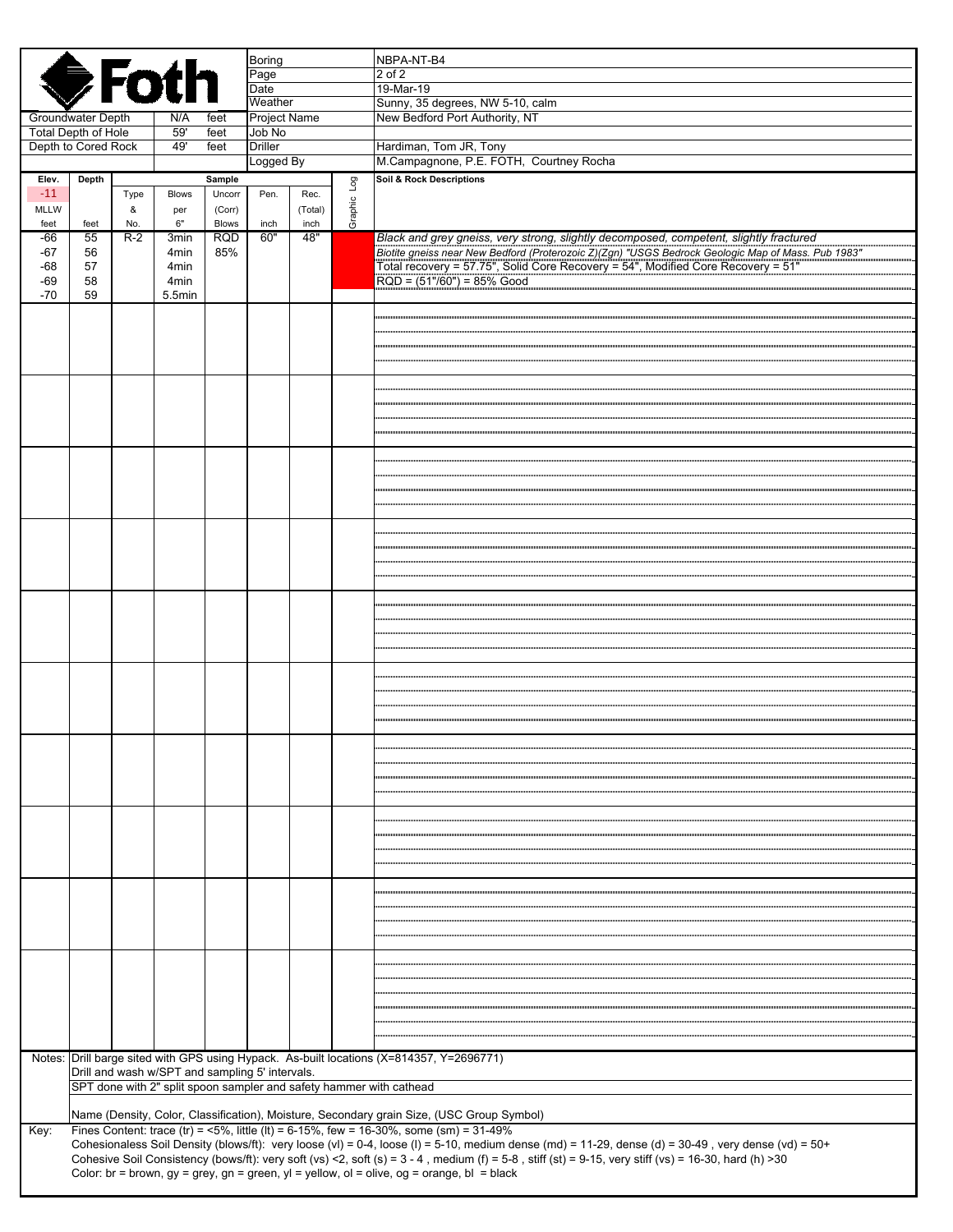|                                                   |                                                                     | <b>De Fotl</b> |                                                 |                  | <b>Boring</b><br>Page    |        |         | NBPA-NT-B5<br>$1$ of $2$                                                                                                                                                                                                                              |  |  |
|---------------------------------------------------|---------------------------------------------------------------------|----------------|-------------------------------------------------|------------------|--------------------------|--------|---------|-------------------------------------------------------------------------------------------------------------------------------------------------------------------------------------------------------------------------------------------------------|--|--|
|                                                   |                                                                     |                |                                                 |                  | Date<br>Weather          |        |         | 19-Mar-19<br>Sunny, 35 degrees, NW 5-10, calm                                                                                                                                                                                                         |  |  |
|                                                   | Groundwater Depth                                                   |                | N/A                                             | feet             | Project Name             |        |         | New Bedford Port Authority, NT                                                                                                                                                                                                                        |  |  |
| <b>Total Depth of Hole</b><br>Depth to Cored Rock |                                                                     |                | 59'<br>49'                                      | feet<br>feet     | Job No<br><b>Driller</b> |        |         | Hardiman, Tom JR, Tony                                                                                                                                                                                                                                |  |  |
|                                                   |                                                                     |                |                                                 |                  | Logged By                |        |         | Courtney Rocha                                                                                                                                                                                                                                        |  |  |
| Elev.                                             | Depth                                                               |                |                                                 | Sample           |                          |        | pol     | Soil & Rock Descriptions                                                                                                                                                                                                                              |  |  |
| $-10$<br><b>MLLW</b>                              |                                                                     | Type<br>&      | <b>Blows</b><br>per                             | Uncorr<br>(Corr) | Pen.                     | Rec.   | Graphic |                                                                                                                                                                                                                                                       |  |  |
| feet                                              | feet                                                                | No.            | 6"                                              | <b>Blows</b>     | inch                     | inch   |         |                                                                                                                                                                                                                                                       |  |  |
| -10' to<br>$-12'$                                 | $0'$ To<br>$2^{\prime}$                                             | $S-1$          | <b>WR</b><br><b>WR</b>                          | <b>WR</b>        | 24"                      | 15"    |         | S1 - Very soft, black, organic silt, wet, trace shell (OL)                                                                                                                                                                                            |  |  |
|                                                   |                                                                     |                | <b>WR</b><br><b>WR</b>                          |                  |                          |        |         | Drive and wash 3" casing tip to 5'                                                                                                                                                                                                                    |  |  |
| -15' to                                           | $5'$ to                                                             | $S-2$          | <b>WR</b>                                       | <b>WR</b>        | 24"                      | 16"    |         | S2 - Very soft, black/grey, organic silt, wet, trace shell (OL)                                                                                                                                                                                       |  |  |
| $-17'$                                            | 7'                                                                  |                | <b>WR</b><br><b>WR</b><br><b>WR</b>             |                  |                          |        |         | Drive and wash 3" casing tip to 10'                                                                                                                                                                                                                   |  |  |
| -20' to                                           | $10'$ to                                                            | $S-3$          | <b>WR</b>                                       | WR               | 24"                      | 24:"   |         | S3 - Very soft, black/grey, organic silt, wet, trace shell, trace sand (OL)                                                                                                                                                                           |  |  |
| $-22"$                                            | $\overline{12}$                                                     |                | <b>WR</b><br><b>WR</b>                          |                  |                          |        |         |                                                                                                                                                                                                                                                       |  |  |
|                                                   |                                                                     |                | <b>WR</b>                                       |                  |                          |        |         | Drive and wash 3" casing tip to 15'                                                                                                                                                                                                                   |  |  |
|                                                   |                                                                     |                |                                                 |                  |                          |        |         |                                                                                                                                                                                                                                                       |  |  |
| -25' to<br>$-27'$                                 | $15'$ to<br>17'                                                     | $S-4$          | <b>WR</b><br><b>WR</b>                          | <b>WR</b>        | 24"                      | 24"    |         | S4 - Loose, grey/black, fine silty sand, wet, little silt, trace shell (SM)                                                                                                                                                                           |  |  |
|                                                   |                                                                     |                | WR                                              |                  |                          |        |         |                                                                                                                                                                                                                                                       |  |  |
|                                                   |                                                                     |                | 3                                               |                  |                          |        |         | Drive and wash 3" casing tip to 20"                                                                                                                                                                                                                   |  |  |
| -30' to                                           | 20' to                                                              | $S-5$          | $\overline{7}$                                  | 19               | 24"                      | 24"    |         | S5 - Medium dense, grey, very silty fine sand, wet, little silt (SM)                                                                                                                                                                                  |  |  |
| $-32'$                                            | 22'                                                                 |                | 10                                              |                  |                          |        |         |                                                                                                                                                                                                                                                       |  |  |
|                                                   |                                                                     |                | 9<br>12                                         |                  |                          |        |         | Drive and wash 3" casing tip to 25'                                                                                                                                                                                                                   |  |  |
|                                                   |                                                                     |                |                                                 |                  |                          |        |         |                                                                                                                                                                                                                                                       |  |  |
| -35' to<br>$-37'$                                 | $25'$ to<br>27'                                                     | $S-6$          | 8<br>12                                         | 24               | 24"                      | 12"    |         | S6 - Medium dense, olive/grey, very fine silty sand, wet, little silt (SM)                                                                                                                                                                            |  |  |
|                                                   |                                                                     |                | 12                                              |                  |                          |        |         |                                                                                                                                                                                                                                                       |  |  |
|                                                   |                                                                     |                | 12                                              |                  |                          |        |         | Drive and wash 3" casing tip to 30'                                                                                                                                                                                                                   |  |  |
| -40' to                                           | 30' to                                                              | $S-7$          | $\overline{7}$                                  | 10               | 24"                      | 14"    |         | S7 - Loose, brown, fine to medium sand, wet, trace silt, trace gravel (SW)                                                                                                                                                                            |  |  |
| $-42'$                                            | 32'                                                                 |                | 5<br>5                                          |                  |                          |        |         |                                                                                                                                                                                                                                                       |  |  |
|                                                   |                                                                     |                | 9                                               |                  |                          |        |         | Drive and wash 3" casing tip to 35'                                                                                                                                                                                                                   |  |  |
| -45' to l                                         | $35'$ to                                                            | $S-8$          | 18                                              | 55               | 24"                      | 18"    |         | End day, continue 3/20/19<br>S8 - Very dense, brown, fine to medium sand, moist, trace silt, trace shell (SW)                                                                                                                                         |  |  |
| -47'                                              | 37'                                                                 |                | 20                                              |                  |                          |        |         |                                                                                                                                                                                                                                                       |  |  |
|                                                   |                                                                     |                | 35                                              |                  |                          |        |         |                                                                                                                                                                                                                                                       |  |  |
|                                                   |                                                                     |                | 40                                              |                  |                          |        |         | Drive and wash 3" casing tip to 40'                                                                                                                                                                                                                   |  |  |
| $-50'$ to                                         | 40' to                                                              | $S-9$          | 29                                              | 71               | 24"                      | 6"     |         | S9 - Very dense, brown, fine to coarse sand, wet, trace silt, trace gravel (SW)                                                                                                                                                                       |  |  |
| $-52'$                                            | 42'                                                                 |                | $\overline{36}$<br>35                           |                  |                          |        |         |                                                                                                                                                                                                                                                       |  |  |
|                                                   |                                                                     |                | 19                                              |                  |                          |        |         | Drive and wash 3" casing tip to 45'                                                                                                                                                                                                                   |  |  |
| -55' to                                           | 45' to                                                              | $S-10$         | 24                                              | 35               | 24"                      | 10"    |         | S10 - Dense, grey, fine sand, wet, trace silt, trace gravel (SP)                                                                                                                                                                                      |  |  |
| $-57'$                                            | 47'                                                                 |                | 19                                              |                  |                          |        |         |                                                                                                                                                                                                                                                       |  |  |
|                                                   |                                                                     |                | 16<br>15                                        |                  |                          |        |         | Drive and wash 3" casing tip to 49'                                                                                                                                                                                                                   |  |  |
|                                                   | To                                                                  |                |                                                 | <b>RQD</b>       | Pen                      | T-Rec. |         | Driller reports top of rock at 49'                                                                                                                                                                                                                    |  |  |
| -60<br>$-61$                                      | 50<br>51                                                            | $R-1$          | 4 <sub>min</sub><br>4 <sub>min</sub>            | 87%              | 60"                      | 54"    |         |                                                                                                                                                                                                                                                       |  |  |
| -62                                               | 52                                                                  |                | 6min                                            |                  |                          |        |         | Black and grey gneiss, very strong, slightly decomposed, competent, slightly fractured                                                                                                                                                                |  |  |
| -63                                               | 53                                                                  |                | 4min                                            |                  |                          |        |         | Biotite gneiss near New Bedford (Proterozoic Z)(Zgn) "USGS Bedrock Geologic Map of Mass. Pub 1983"                                                                                                                                                    |  |  |
| -64                                               | 54                                                                  |                | 5min                                            |                  |                          |        |         | Total recovery = 55", Solid Core Recovery = 52", Modified Core Recovery = 52"<br>$RQD = (52*/60") = 87%$ Good                                                                                                                                         |  |  |
|                                                   |                                                                     |                |                                                 |                  |                          |        |         |                                                                                                                                                                                                                                                       |  |  |
|                                                   |                                                                     |                |                                                 |                  |                          |        |         | Notes: Drill barge sited with GPS using Hypack. As-built locations (X=814391, Y=2696884)                                                                                                                                                              |  |  |
|                                                   |                                                                     |                | Drill and wash w/SPT and sampling 5' intervals. |                  |                          |        |         |                                                                                                                                                                                                                                                       |  |  |
|                                                   | SPT done with 2" split spoon sampler and safety hammer with cathead |                |                                                 |                  |                          |        |         |                                                                                                                                                                                                                                                       |  |  |
|                                                   |                                                                     |                |                                                 |                  |                          |        |         | Name (Density, Color, Classification), Moisture, Secondary grain Size, (USC Group Symbol)                                                                                                                                                             |  |  |
| Key:                                              |                                                                     |                |                                                 |                  |                          |        |         | Fines Content: trace (tr) = $\leq 5\%$ , little (lt) = 6-15%, few = 16-30%, some (sm) = 31-49%<br>Cohesionaless Soil Density (blows/ft): very loose (vl) = 0-4, loose (l) = 5-10, medium dense (md) = 11-29, dense (d) = 30-49, very dense (vd) = 50+ |  |  |
|                                                   |                                                                     |                |                                                 |                  |                          |        |         | Cohesive Soil Consistency (bows/ft): very soft (vs) <2, soft (s) = $3 - 4$ , medium (f) = $5 - 8$ , stiff (st) = $9 - 15$ , very stiff (vs) = 16-30, hard (h) > 30                                                                                    |  |  |
|                                                   |                                                                     |                |                                                 |                  |                          |        |         | Color: br = brown, gy = grey, gn = green, yl = yellow, ol = olive, og = orange, bl = black                                                                                                                                                            |  |  |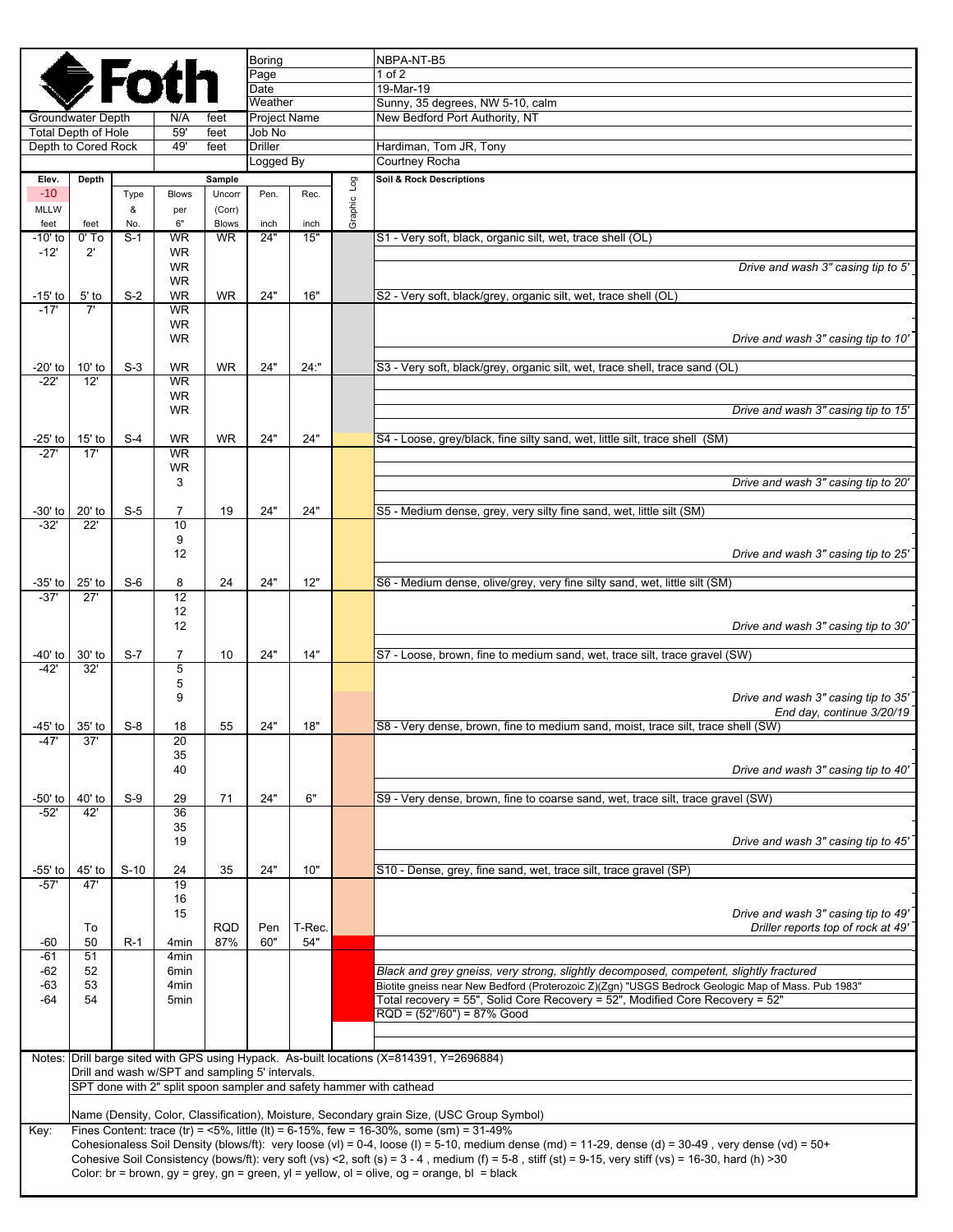|                            |          |           | <b>GFoth</b>                                    |                        | <b>Boring</b>       |                 |             | NBPA-NT-B5                                                                                                                                                                                                                                                            |
|----------------------------|----------|-----------|-------------------------------------------------|------------------------|---------------------|-----------------|-------------|-----------------------------------------------------------------------------------------------------------------------------------------------------------------------------------------------------------------------------------------------------------------------|
|                            |          |           |                                                 |                        | Page                |                 |             | 2 of 2                                                                                                                                                                                                                                                                |
|                            |          |           |                                                 |                        | Date<br>Weather     |                 |             | 20-Mar-19<br>Sunny, 35 degrees, NW 5-10, calm                                                                                                                                                                                                                         |
| Groundwater Depth          |          |           | N/A                                             | feet                   | <b>Project Name</b> |                 |             | New Bedford Port Authority, NT                                                                                                                                                                                                                                        |
| <b>Total Depth of Hole</b> |          |           | 59'                                             | feet                   | Job No              |                 |             |                                                                                                                                                                                                                                                                       |
| Depth to Cored Rock        |          |           | 49'                                             | feet                   | <b>Driller</b>      |                 |             | Hardiman, Tom JR, Tony                                                                                                                                                                                                                                                |
|                            |          |           |                                                 |                        | Logged By           |                 |             | Courtney Rocha                                                                                                                                                                                                                                                        |
| Elev.                      | Depth    |           |                                                 | Sample                 |                     |                 |             | Soil & Rock Descriptions                                                                                                                                                                                                                                              |
| $-10$<br><b>MLLW</b>       |          | Type<br>& | <b>Blows</b>                                    | Uncorr                 | Pen.                | Rec.<br>(Total) | Graphic Log |                                                                                                                                                                                                                                                                       |
| feet                       | feet     | No.       | per<br>6"                                       | (Corr)<br><b>Blows</b> | inch                | inch            |             |                                                                                                                                                                                                                                                                       |
| -65                        | 55       | $R-2$     | 4 <sub>min</sub>                                | <b>RQD</b>             | 60"                 | 58"             |             | Black and grey gneiss, very strong, slightly decomposed, competent, slightly fractured                                                                                                                                                                                |
| -66                        | 56       |           | 4 <sub>min</sub>                                | 92%                    |                     |                 |             | Biotite gneiss near New Bedford (Proterozoic Z) "USGS Bedrock Geologic Map of Mass. Pub 1983"                                                                                                                                                                         |
| $-67$                      | 57       |           | 5min                                            |                        |                     |                 |             | Total recovery = 56.75", Solid Core Recovery =55", Modified Core Recovery = 55"                                                                                                                                                                                       |
| $-68$<br>$-69$             | 58<br>59 |           | 5min<br>5min                                    |                        |                     |                 |             | $RQD = (55*/60") = 92%$ Excellent                                                                                                                                                                                                                                     |
|                            |          |           |                                                 |                        |                     |                 |             |                                                                                                                                                                                                                                                                       |
|                            |          |           |                                                 |                        |                     |                 |             |                                                                                                                                                                                                                                                                       |
|                            |          |           |                                                 |                        |                     |                 |             |                                                                                                                                                                                                                                                                       |
|                            |          |           |                                                 |                        |                     |                 |             |                                                                                                                                                                                                                                                                       |
|                            |          |           |                                                 |                        |                     |                 |             |                                                                                                                                                                                                                                                                       |
|                            |          |           |                                                 |                        |                     |                 |             |                                                                                                                                                                                                                                                                       |
|                            |          |           |                                                 |                        |                     |                 |             |                                                                                                                                                                                                                                                                       |
|                            |          |           |                                                 |                        |                     |                 |             |                                                                                                                                                                                                                                                                       |
|                            |          |           |                                                 |                        |                     |                 |             |                                                                                                                                                                                                                                                                       |
|                            |          |           |                                                 |                        |                     |                 |             |                                                                                                                                                                                                                                                                       |
|                            |          |           |                                                 |                        |                     |                 |             |                                                                                                                                                                                                                                                                       |
|                            |          |           |                                                 |                        |                     |                 |             |                                                                                                                                                                                                                                                                       |
|                            |          |           |                                                 |                        |                     |                 |             |                                                                                                                                                                                                                                                                       |
|                            |          |           |                                                 |                        |                     |                 |             |                                                                                                                                                                                                                                                                       |
|                            |          |           |                                                 |                        |                     |                 |             |                                                                                                                                                                                                                                                                       |
|                            |          |           |                                                 |                        |                     |                 |             |                                                                                                                                                                                                                                                                       |
|                            |          |           |                                                 |                        |                     |                 |             |                                                                                                                                                                                                                                                                       |
|                            |          |           |                                                 |                        |                     |                 |             |                                                                                                                                                                                                                                                                       |
|                            |          |           |                                                 |                        |                     |                 |             |                                                                                                                                                                                                                                                                       |
|                            |          |           |                                                 |                        |                     |                 |             |                                                                                                                                                                                                                                                                       |
|                            |          |           |                                                 |                        |                     |                 |             |                                                                                                                                                                                                                                                                       |
|                            |          |           |                                                 |                        |                     |                 |             |                                                                                                                                                                                                                                                                       |
|                            |          |           |                                                 |                        |                     |                 |             |                                                                                                                                                                                                                                                                       |
|                            |          |           |                                                 |                        |                     |                 |             |                                                                                                                                                                                                                                                                       |
|                            |          |           |                                                 |                        |                     |                 |             |                                                                                                                                                                                                                                                                       |
|                            |          |           |                                                 |                        |                     |                 |             |                                                                                                                                                                                                                                                                       |
|                            |          |           |                                                 |                        |                     |                 |             |                                                                                                                                                                                                                                                                       |
|                            |          |           |                                                 |                        |                     |                 |             |                                                                                                                                                                                                                                                                       |
|                            |          |           |                                                 |                        |                     |                 |             |                                                                                                                                                                                                                                                                       |
|                            |          |           |                                                 |                        |                     |                 |             |                                                                                                                                                                                                                                                                       |
|                            |          |           |                                                 |                        |                     |                 |             |                                                                                                                                                                                                                                                                       |
|                            |          |           |                                                 |                        |                     |                 |             |                                                                                                                                                                                                                                                                       |
|                            |          |           |                                                 |                        |                     |                 |             |                                                                                                                                                                                                                                                                       |
|                            |          |           |                                                 |                        |                     |                 |             |                                                                                                                                                                                                                                                                       |
|                            |          |           |                                                 |                        |                     |                 |             |                                                                                                                                                                                                                                                                       |
|                            |          |           |                                                 |                        |                     |                 |             |                                                                                                                                                                                                                                                                       |
|                            |          |           |                                                 |                        |                     |                 |             |                                                                                                                                                                                                                                                                       |
|                            |          |           |                                                 |                        |                     |                 |             |                                                                                                                                                                                                                                                                       |
|                            |          |           |                                                 |                        |                     |                 |             |                                                                                                                                                                                                                                                                       |
|                            |          |           |                                                 |                        |                     |                 |             |                                                                                                                                                                                                                                                                       |
|                            |          |           |                                                 |                        |                     |                 |             |                                                                                                                                                                                                                                                                       |
|                            |          |           |                                                 |                        |                     |                 |             |                                                                                                                                                                                                                                                                       |
|                            |          |           |                                                 |                        |                     |                 |             | Notes: Drill barge sited with GPS using Hypack. As-built locations (X=814391, Y=2696884)                                                                                                                                                                              |
|                            |          |           | Drill and wash w/SPT and sampling 5' intervals. |                        |                     |                 |             |                                                                                                                                                                                                                                                                       |
|                            |          |           |                                                 |                        |                     |                 |             | SPT done with 2" split spoon sampler and safety hammer with cathead                                                                                                                                                                                                   |
|                            |          |           |                                                 |                        |                     |                 |             | Name (Density, Color, Classification), Moisture, Secondary grain Size, (USC Group Symbol)                                                                                                                                                                             |
| Key:                       |          |           |                                                 |                        |                     |                 |             | Fines Content: trace (tr) = <5%, little (lt) = 6-15%, few = 16-30%, some (sm) = $31-49\%$                                                                                                                                                                             |
|                            |          |           |                                                 |                        |                     |                 |             | Cohesionaless Soil Density (blows/ft): very loose (vl) = 0-4, loose (l) = 5-10, medium dense (md) = 11-29, dense (d) = 30-49, very dense (vd) = 50+                                                                                                                   |
|                            |          |           |                                                 |                        |                     |                 |             | Cohesive Soil Consistency (bows/ft): very soft (vs) <2, soft (s) = $3 - 4$ , medium (f) = $5 - 8$ , stiff (st) = $9 - 15$ , very stiff (vs) = $16 - 30$ , hard (h) > 30<br>Color: br = brown, gy = grey, gn = green, yl = yellow, ol = olive, og = orange, bl = black |
|                            |          |           |                                                 |                        |                     |                 |             |                                                                                                                                                                                                                                                                       |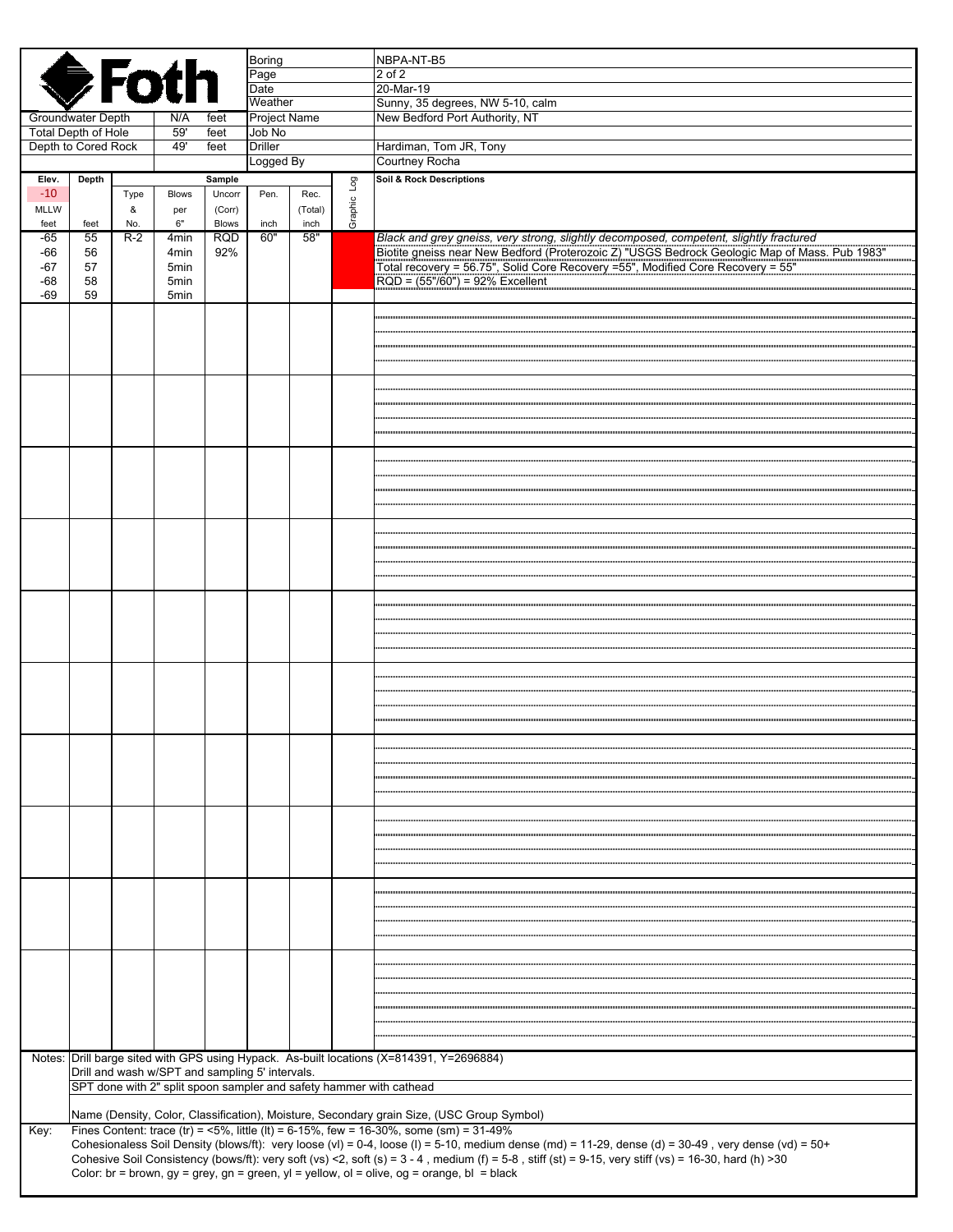|                   |                                                                     |              |                                                 |                           | Boring               |                |         | NBPA-NT-B6                                                                                                                                                                                                                                       |  |  |
|-------------------|---------------------------------------------------------------------|--------------|-------------------------------------------------|---------------------------|----------------------|----------------|---------|--------------------------------------------------------------------------------------------------------------------------------------------------------------------------------------------------------------------------------------------------|--|--|
|                   |                                                                     |              | <b>●Fotr</b>                                    |                           | Page<br>Date         |                |         | $1$ of $2$<br>21-Mar-19                                                                                                                                                                                                                          |  |  |
|                   |                                                                     |              |                                                 |                           | Weather              |                |         | Sunny, 35 degrees, wind 5-15, calm                                                                                                                                                                                                               |  |  |
|                   | Groundwater Depth                                                   |              | 0                                               | feet                      | Project Name         |                |         | New Bedford Port Authority, NT                                                                                                                                                                                                                   |  |  |
|                   | <b>Total Depth of Hole</b>                                          |              | 60'                                             | feet                      | Job No               |                |         |                                                                                                                                                                                                                                                  |  |  |
|                   | Depth to Cored Rock                                                 |              | 50'                                             | feet                      | Driller<br>Logged By |                |         | Hardiman, Tom JR, Tony<br>Courtney Rocha                                                                                                                                                                                                         |  |  |
| Elev.             | Depth                                                               |              |                                                 | Sample                    |                      |                |         | Soil & Rock Descriptions                                                                                                                                                                                                                         |  |  |
| $-9$              |                                                                     | Type         | <b>Blows</b>                                    | Uncorr                    | Pen.                 | Rec.           | pol     |                                                                                                                                                                                                                                                  |  |  |
| <b>MLLW</b>       |                                                                     | &            | per                                             | (Corr)                    |                      |                | Graphic |                                                                                                                                                                                                                                                  |  |  |
| feet<br>-9' to    | feet<br>$0'$ To                                                     | No.<br>$S-1$ | 6"<br><b>WR</b>                                 | <b>Blows</b><br><b>WR</b> | inch<br>24"          | inch<br>24"    |         | S1 - Very soft, black, organic silt, wet, trace sand, trace shell (OL)                                                                                                                                                                           |  |  |
| $-11'$            | $2^{\prime}$                                                        |              | <b>WR</b>                                       |                           |                      |                |         |                                                                                                                                                                                                                                                  |  |  |
|                   |                                                                     |              | <b>WR</b>                                       |                           |                      |                |         | Drive and wash 3" casing tip to 5'                                                                                                                                                                                                               |  |  |
|                   |                                                                     | $S-2$        | <b>WR</b><br><b>WR</b>                          | <b>WR</b>                 | 24"                  | 24"            |         |                                                                                                                                                                                                                                                  |  |  |
| -14' to<br>$-16'$ | $5'$ to<br>7'                                                       |              | <b>WR</b>                                       |                           |                      |                |         | S2 - Very soft, black/grey, organic silt, wet, trace sand, trace shell (OL)                                                                                                                                                                      |  |  |
|                   |                                                                     |              | <b>WR</b>                                       |                           |                      |                |         |                                                                                                                                                                                                                                                  |  |  |
|                   |                                                                     |              | <b>WR</b>                                       |                           |                      |                |         | Drive and wash 3" casing tip to 10"                                                                                                                                                                                                              |  |  |
| -19' to           | $10'$ to                                                            | $S-3$        | <b>WR</b>                                       | <b>WR</b>                 | 24"                  | 24"            |         | S3 - Very soft, black/grey, organic silt, wet, trace sand, trace shell (OL)                                                                                                                                                                      |  |  |
| $-21'$            | 12'                                                                 |              | <b>WR</b>                                       |                           |                      |                |         |                                                                                                                                                                                                                                                  |  |  |
|                   |                                                                     |              | <b>WR</b>                                       |                           |                      |                |         |                                                                                                                                                                                                                                                  |  |  |
|                   |                                                                     |              | <b>WR</b>                                       |                           |                      |                |         | Drive and wash 3" casing tip to 15"                                                                                                                                                                                                              |  |  |
| -24' to           | $15'$ to                                                            | $S-4$        | <b>WR</b>                                       | <b>WR</b>                 | 24"                  | 24"            |         | S4 - Very soft, black/grey, organic silt, wet, trace sand, trace shell (OL)                                                                                                                                                                      |  |  |
| $-26'$            | 17'                                                                 |              | <b>WR</b>                                       |                           |                      |                |         |                                                                                                                                                                                                                                                  |  |  |
|                   |                                                                     |              | <b>WR</b><br><b>WR</b>                          |                           |                      |                |         | Drive and wash 3" casing tip to 20"                                                                                                                                                                                                              |  |  |
|                   |                                                                     |              |                                                 |                           |                      |                |         | Material change @ ±19'                                                                                                                                                                                                                           |  |  |
| $-29'$ to         | 20' to                                                              | $S-5$        | 8                                               | 24                        | 24"                  | 24"            |         | S5 - Medium dense, grey, medium sand, wet, trace silt, trace gravel (SP)                                                                                                                                                                         |  |  |
| $-31'$            | 22'                                                                 |              | 15<br>9                                         |                           |                      |                |         |                                                                                                                                                                                                                                                  |  |  |
|                   |                                                                     |              | 9                                               |                           |                      |                |         | Drive and wash 3" casing tip to 25'                                                                                                                                                                                                              |  |  |
|                   |                                                                     |              |                                                 |                           |                      |                |         |                                                                                                                                                                                                                                                  |  |  |
| $-34'$ to<br>-36' | 25' to<br>27'                                                       | $S-6$        | 3                                               | 9                         | 24"                  | 18"            |         | S6 - Loose, grey, fine to medium sand, wet, trace silt, trace gravel (SW)                                                                                                                                                                        |  |  |
|                   |                                                                     |              | 3<br>6                                          |                           |                      |                |         |                                                                                                                                                                                                                                                  |  |  |
|                   |                                                                     |              | 5                                               |                           |                      |                |         | Drive and wash 3" casing tip to 30'                                                                                                                                                                                                              |  |  |
|                   |                                                                     |              |                                                 |                           |                      |                |         |                                                                                                                                                                                                                                                  |  |  |
| -39' to<br>$-41'$ | 30' to<br>32'                                                       | $S-7$        | 2<br>$\overline{2}$                             | 5                         | 24"                  | 18"            |         | S7 - Loose, grey, fine to medium sand, wet, trace silt, trace gravel (SW)                                                                                                                                                                        |  |  |
|                   |                                                                     |              | 3                                               |                           |                      |                |         |                                                                                                                                                                                                                                                  |  |  |
|                   |                                                                     |              | 4                                               |                           |                      |                |         | Drive and wash 3" casing tip to 35'                                                                                                                                                                                                              |  |  |
| -44' to           | $35'$ to                                                            | $S-8$        | 5                                               | 7                         | 24"                  | 2"             |         | S8 - Loose, brown, medium to coarse sand, wet, trace silt, trace gravel (SW)                                                                                                                                                                     |  |  |
| -46'              | 37'                                                                 |              | 4                                               |                           |                      |                |         |                                                                                                                                                                                                                                                  |  |  |
|                   |                                                                     |              | 3                                               |                           |                      |                |         |                                                                                                                                                                                                                                                  |  |  |
|                   |                                                                     |              | 3                                               |                           |                      |                |         | Drive and wash 3" casing tip to 40'                                                                                                                                                                                                              |  |  |
| $-49'$ to         | 40' to                                                              | $S-9$        | 10                                              | 17                        | 24"                  | 6"             |         | S9 - Medium dense, brown, fine to coarse sand, wet, trace silt, trace gravel (SW)                                                                                                                                                                |  |  |
| $-51'$            | 42'                                                                 |              | 10                                              |                           |                      |                |         |                                                                                                                                                                                                                                                  |  |  |
|                   |                                                                     |              | $\overline{7}$<br>10                            |                           |                      |                |         | Drive and wash 3" casing tip to 45'                                                                                                                                                                                                              |  |  |
|                   |                                                                     |              |                                                 |                           |                      |                |         |                                                                                                                                                                                                                                                  |  |  |
| -54' to           | 45' to                                                              | $S-10$       | 15                                              | 19                        | 24"                  | 8              |         | S10 - Medium dense, brown, fine to coarse sand, wet, trace silt, trace gravel (SW)                                                                                                                                                               |  |  |
| $-56'$            | 47'                                                                 |              | 10<br>9                                         |                           |                      |                |         |                                                                                                                                                                                                                                                  |  |  |
|                   |                                                                     |              | $12 \overline{ }$                               |                           |                      |                |         | Drive and wash 3" casing tip to 50'                                                                                                                                                                                                              |  |  |
|                   |                                                                     |              |                                                 |                           |                      |                |         | Driller reports top of rock at 50"                                                                                                                                                                                                               |  |  |
| To<br>$-60$       | To<br>51                                                            | $R-1$        | 4 Min                                           | <b>RQD</b><br>72%         | Pen.<br>60"          | T.Rec<br>58.5" |         | Black and grey gneiss, very strong, slightly decomposed, competent, slightly fractured                                                                                                                                                           |  |  |
| -61               | 52                                                                  |              | 4 Min                                           |                           |                      |                |         | Biotite gneiss near New Bedford (Proterozoic Z)(Zgn) "USGS Bedrock Geologic Map of Mass. Pub 1983"                                                                                                                                               |  |  |
| -62               | 53                                                                  |              | 5 Min                                           |                           |                      |                |         | Total recovery = 58.5", Solid Core Recovery =42.75", Modified Core Recovery = 42.75"                                                                                                                                                             |  |  |
| $-63$<br>$-64$    | 54<br>55                                                            |              | 5.5 Min<br>5 Min                                |                           |                      |                |         | RQD = (42.75"/60") = 72% Fair                                                                                                                                                                                                                    |  |  |
|                   |                                                                     |              |                                                 |                           |                      |                |         |                                                                                                                                                                                                                                                  |  |  |
|                   |                                                                     |              |                                                 |                           |                      |                |         |                                                                                                                                                                                                                                                  |  |  |
|                   |                                                                     |              |                                                 |                           |                      |                |         | Notes: Drill barge sited with GPS using Hypack. As-built locations (X=814360, Y=2696977)                                                                                                                                                         |  |  |
|                   |                                                                     |              | Drill and wash w/SPT and sampling 5' intervals. |                           |                      |                |         |                                                                                                                                                                                                                                                  |  |  |
|                   | SPT done with 2" split spoon sampler and safety hammer with cathead |              |                                                 |                           |                      |                |         |                                                                                                                                                                                                                                                  |  |  |
|                   |                                                                     |              |                                                 |                           |                      |                |         | Name (Density, Color, Classification), Moisture, Secondary grain Size, (USC Group Symbol)                                                                                                                                                        |  |  |
| Key:              |                                                                     |              |                                                 |                           |                      |                |         | Fines Content: trace (tr) = $5\%$ , little (lt) = 6-15%, few = 16-30%, some (sm) = 31-49%<br>Cohesionaless Soil Density (blows/ft): very loose (vl) = 0-4, loose (l) = 5-10, medium dense (md) = 11-29, dense (d) = 30-49, very dense (vd) = 50+ |  |  |
|                   |                                                                     |              |                                                 |                           |                      |                |         | Cohesive Soil Consistency (bows/ft): very soft (vs) <2, soft (s) = $3 - 4$ , medium (f) = $5 - 8$ , stiff (st) = $9 - 15$ , very stiff (vs) = 16-30, hard (h) > 30                                                                               |  |  |
|                   |                                                                     |              |                                                 |                           |                      |                |         | Color: br = brown, gy = grey, gn = green, yl = yellow, ol = olive, og = orange, bl = black                                                                                                                                                       |  |  |
|                   |                                                                     |              |                                                 |                           |                      |                |         |                                                                                                                                                                                                                                                  |  |  |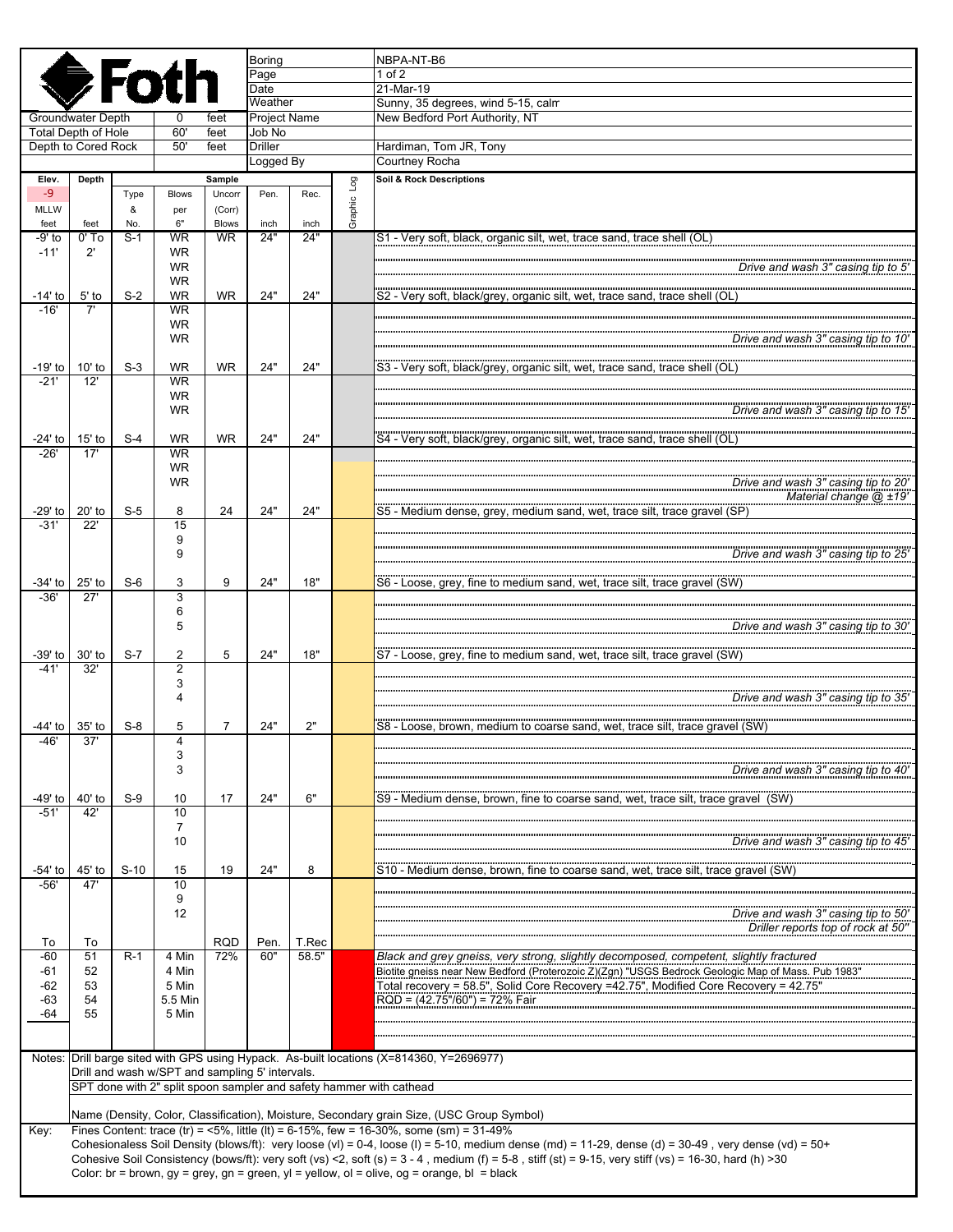| <b>S</b> Foth                  |                                                                     |          |                                                 |                        | <b>Boring</b><br>Page<br>Date  |                 |           | NBPA-NT-B6<br>2 of 2<br>21-Mar-19                                                                                                                                                                                                                                                                                              |  |
|--------------------------------|---------------------------------------------------------------------|----------|-------------------------------------------------|------------------------|--------------------------------|-----------------|-----------|--------------------------------------------------------------------------------------------------------------------------------------------------------------------------------------------------------------------------------------------------------------------------------------------------------------------------------|--|
| Groundwater Depth              |                                                                     |          |                                                 |                        | Weather<br><b>Project Name</b> |                 |           | Sunny, 35 degrees, wind 5-15, calm<br>New Bedford Port Authority, NT                                                                                                                                                                                                                                                           |  |
| <b>Total Depth of Hole</b>     |                                                                     |          | 0<br>60'                                        | feet<br>feet           | Job No                         | Logged By       |           |                                                                                                                                                                                                                                                                                                                                |  |
| Depth to Cored Rock            |                                                                     |          | 50'                                             | feet                   | <b>Driller</b>                 |                 |           | Hardiman, Tom JR, Tony<br>Courtney Rocha                                                                                                                                                                                                                                                                                       |  |
| Elev.                          | Depth                                                               |          |                                                 | Sample                 |                                |                 |           | <b>Soil &amp; Rock Descriptions</b>                                                                                                                                                                                                                                                                                            |  |
| $-9$                           |                                                                     | Type     | <b>Blows</b>                                    | Uncorr                 | Pen.                           | Rec.            | Log       |                                                                                                                                                                                                                                                                                                                                |  |
| <b>MLLW</b><br>feet            | feet                                                                | &<br>No. | per<br>6"                                       | (Corr)<br><b>Blows</b> | inch                           | (Total)<br>inch | Graphic I |                                                                                                                                                                                                                                                                                                                                |  |
| -65                            | 56                                                                  | $R-2$    | 4 Min                                           | 84%                    | 60"                            | 50.5"           |           | Black and grey gneiss, very strong, slightly decomposed, competent, slightly fractured                                                                                                                                                                                                                                         |  |
| -66<br>$-67$<br>$-68$<br>$-69$ | 57<br>58<br>59<br>60                                                |          | 4 Min<br>6 Min<br>5.5 Min<br>5 Min              | <b>RQD</b>             |                                |                 |           | Biotite gneiss near New Bedford (Proterozoic Z)(Zgn) "USGS Bedrock Geologic Map of Mass. Pub 1983"<br>Total recovery = 57.5", Solid Core Recovery =53.5", Modified Core Recovery = 50.5"<br>$RQD = (50.5" / 60") = 84% Good$                                                                                                   |  |
|                                |                                                                     |          |                                                 |                        |                                |                 |           |                                                                                                                                                                                                                                                                                                                                |  |
|                                |                                                                     |          |                                                 |                        |                                |                 |           |                                                                                                                                                                                                                                                                                                                                |  |
|                                |                                                                     |          |                                                 |                        |                                |                 |           |                                                                                                                                                                                                                                                                                                                                |  |
|                                |                                                                     |          |                                                 |                        |                                |                 |           |                                                                                                                                                                                                                                                                                                                                |  |
|                                |                                                                     |          |                                                 |                        |                                |                 |           |                                                                                                                                                                                                                                                                                                                                |  |
|                                |                                                                     |          |                                                 |                        |                                |                 |           |                                                                                                                                                                                                                                                                                                                                |  |
|                                |                                                                     |          |                                                 |                        |                                |                 |           |                                                                                                                                                                                                                                                                                                                                |  |
|                                |                                                                     |          |                                                 |                        |                                |                 |           |                                                                                                                                                                                                                                                                                                                                |  |
|                                |                                                                     |          |                                                 |                        |                                |                 |           |                                                                                                                                                                                                                                                                                                                                |  |
|                                |                                                                     |          |                                                 |                        |                                |                 |           |                                                                                                                                                                                                                                                                                                                                |  |
|                                |                                                                     |          |                                                 |                        |                                |                 |           |                                                                                                                                                                                                                                                                                                                                |  |
|                                |                                                                     |          |                                                 |                        |                                |                 |           |                                                                                                                                                                                                                                                                                                                                |  |
|                                |                                                                     |          |                                                 |                        |                                |                 |           |                                                                                                                                                                                                                                                                                                                                |  |
|                                |                                                                     |          |                                                 |                        |                                |                 |           |                                                                                                                                                                                                                                                                                                                                |  |
|                                |                                                                     |          |                                                 |                        |                                |                 |           |                                                                                                                                                                                                                                                                                                                                |  |
|                                |                                                                     |          |                                                 |                        |                                |                 |           |                                                                                                                                                                                                                                                                                                                                |  |
|                                |                                                                     |          |                                                 |                        |                                |                 |           |                                                                                                                                                                                                                                                                                                                                |  |
|                                |                                                                     |          |                                                 |                        |                                |                 |           |                                                                                                                                                                                                                                                                                                                                |  |
|                                |                                                                     |          |                                                 |                        |                                |                 |           |                                                                                                                                                                                                                                                                                                                                |  |
|                                |                                                                     |          |                                                 |                        |                                |                 |           |                                                                                                                                                                                                                                                                                                                                |  |
|                                |                                                                     |          |                                                 |                        |                                |                 |           |                                                                                                                                                                                                                                                                                                                                |  |
|                                |                                                                     |          |                                                 |                        |                                |                 |           |                                                                                                                                                                                                                                                                                                                                |  |
|                                |                                                                     |          |                                                 |                        |                                |                 |           |                                                                                                                                                                                                                                                                                                                                |  |
|                                |                                                                     |          |                                                 |                        |                                |                 |           |                                                                                                                                                                                                                                                                                                                                |  |
|                                |                                                                     |          |                                                 |                        |                                |                 |           |                                                                                                                                                                                                                                                                                                                                |  |
|                                |                                                                     |          |                                                 |                        |                                |                 |           |                                                                                                                                                                                                                                                                                                                                |  |
|                                |                                                                     |          |                                                 |                        |                                |                 |           |                                                                                                                                                                                                                                                                                                                                |  |
|                                |                                                                     |          |                                                 |                        |                                |                 |           |                                                                                                                                                                                                                                                                                                                                |  |
|                                |                                                                     |          |                                                 |                        |                                |                 |           |                                                                                                                                                                                                                                                                                                                                |  |
|                                |                                                                     |          |                                                 |                        |                                |                 |           |                                                                                                                                                                                                                                                                                                                                |  |
|                                |                                                                     |          |                                                 |                        |                                |                 |           |                                                                                                                                                                                                                                                                                                                                |  |
|                                |                                                                     |          |                                                 |                        |                                |                 |           |                                                                                                                                                                                                                                                                                                                                |  |
|                                |                                                                     |          |                                                 |                        |                                |                 |           |                                                                                                                                                                                                                                                                                                                                |  |
|                                |                                                                     |          |                                                 |                        |                                |                 |           |                                                                                                                                                                                                                                                                                                                                |  |
|                                |                                                                     |          |                                                 |                        |                                |                 |           |                                                                                                                                                                                                                                                                                                                                |  |
|                                |                                                                     |          |                                                 |                        |                                |                 |           | Notes: Drill barge sited with GPS using Hypack. As-built locations (X=814360, Y=2696977)                                                                                                                                                                                                                                       |  |
|                                |                                                                     |          | Drill and wash w/SPT and sampling 5' intervals. |                        |                                |                 |           |                                                                                                                                                                                                                                                                                                                                |  |
|                                | SPT done with 2" split spoon sampler and safety hammer with cathead |          |                                                 |                        |                                |                 |           |                                                                                                                                                                                                                                                                                                                                |  |
|                                |                                                                     |          |                                                 |                        |                                |                 |           | Name (Density, Color, Classification), Moisture, Secondary grain Size, (USC Group Symbol)                                                                                                                                                                                                                                      |  |
| Key:                           |                                                                     |          |                                                 |                        |                                |                 |           | Fines Content: trace (tr) = $5\%$ , little (lt) = 6-15%, few = 16-30%, some (sm) = 31-49%                                                                                                                                                                                                                                      |  |
|                                |                                                                     |          |                                                 |                        |                                |                 |           | Cohesionaless Soil Density (blows/ft): very loose (vl) = 0-4, loose (l) = 5-10, medium dense (md) = 11-29, dense (d) = 30-49, very dense (vd) = 50+<br>Cohesive Soil Consistency (bows/ft): very soft (vs) <2, soft (s) = $3 - 4$ , medium (f) = $5 - 8$ , stiff (st) = $9 - 15$ , very stiff (vs) = $16 - 30$ , hard (h) > 30 |  |
|                                |                                                                     |          |                                                 |                        |                                |                 |           | Color: br = brown, gy = grey, gn = green, yl = yellow, ol = olive, og = orange, bl = black                                                                                                                                                                                                                                     |  |
|                                |                                                                     |          |                                                 |                        |                                |                 |           |                                                                                                                                                                                                                                                                                                                                |  |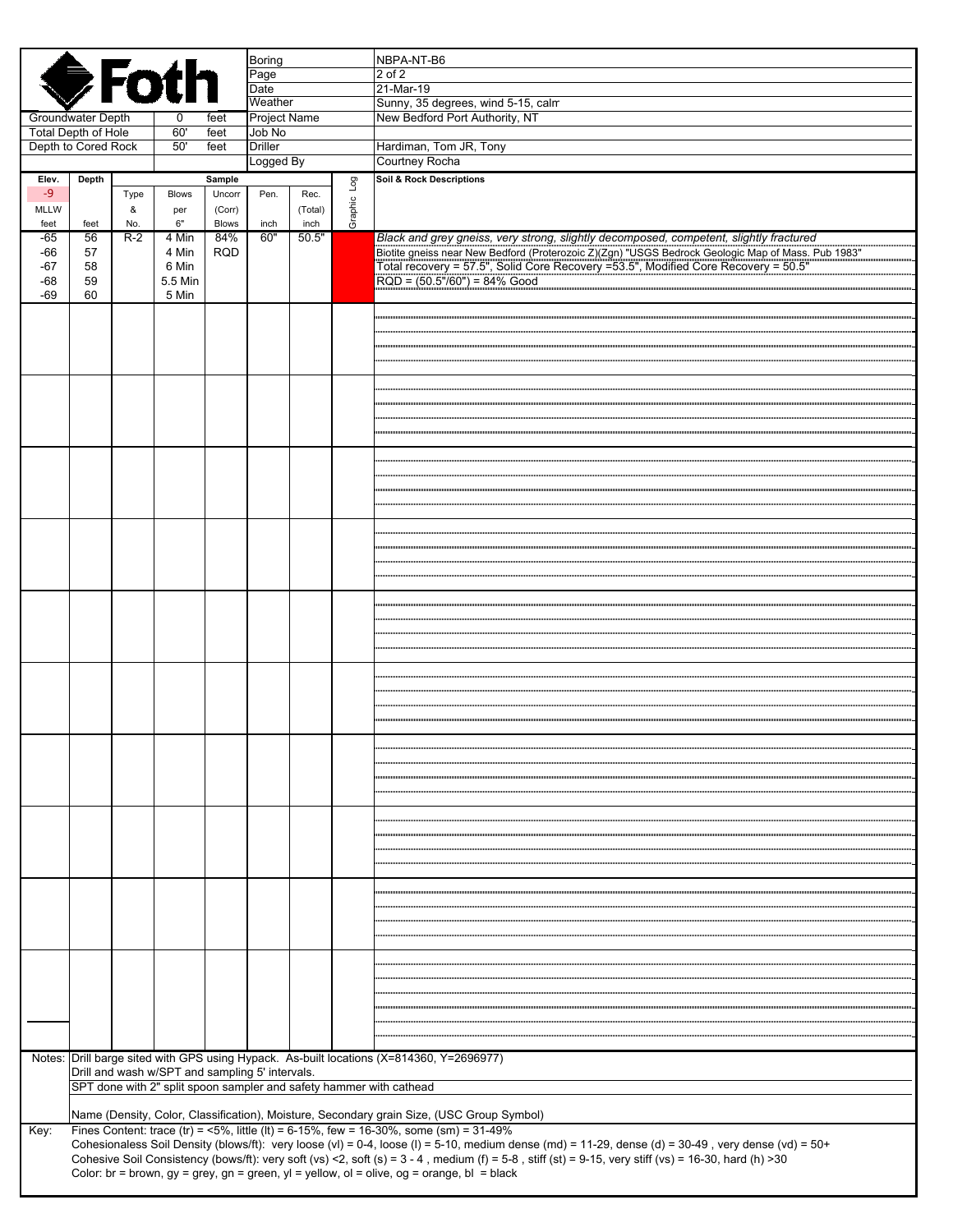|                   |                                                                     |          | <b>DE</b> Foth         |                        | Boring<br>Page              |                |                | NBPA-NT-B7<br>1 of 1                                                                                                                                                                                                                             |  |  |  |
|-------------------|---------------------------------------------------------------------|----------|------------------------|------------------------|-----------------------------|----------------|----------------|--------------------------------------------------------------------------------------------------------------------------------------------------------------------------------------------------------------------------------------------------|--|--|--|
|                   |                                                                     |          |                        |                        | Date<br>Weather             |                |                | 26-Mar-19<br>Sunny, 35 degrees, wind 5-10, calm                                                                                                                                                                                                  |  |  |  |
|                   | Groundwater Depth                                                   |          |                        | feet                   | Project Name                |                |                | New Bedford Port Authority, NT                                                                                                                                                                                                                   |  |  |  |
|                   | <b>Total Depth of Hole</b>                                          |          | 50'                    | feet                   | Job No                      |                |                |                                                                                                                                                                                                                                                  |  |  |  |
|                   | Depth to Cored Rock                                                 |          | 45'                    | feet                   | <b>Driller</b><br>Logged By |                |                | Hardiman, Tom JR, Tony<br>Courtney Rocha                                                                                                                                                                                                         |  |  |  |
| Elev.             | Depth                                                               |          |                        | Sample                 |                             |                | $\overline{a}$ | Soil & Rock Descriptions                                                                                                                                                                                                                         |  |  |  |
| $-9$              |                                                                     | Type     | <b>Blows</b>           | Uncorr                 | Pen.                        | Rec.           |                |                                                                                                                                                                                                                                                  |  |  |  |
| MLLW<br>feet      | feet                                                                | &<br>No. | per<br>6"              | (Corr)<br><b>Blows</b> | inch                        | inch           | Graphic        |                                                                                                                                                                                                                                                  |  |  |  |
| -9' to            | $0'$ To                                                             | $S-1$    | <b>WR</b>              | <b>WR</b>              | 24"                         | 6"             |                | S1 - Very soft, black, organic silt, wet, trace sand, trace shell (OL)                                                                                                                                                                           |  |  |  |
| $-11'$            | $2^{\prime}$                                                        |          | <b>WR</b><br><b>WR</b> |                        |                             |                |                | Drive and wash 3" casing tip to 5'                                                                                                                                                                                                               |  |  |  |
|                   |                                                                     |          | <b>WR</b>              |                        |                             |                |                |                                                                                                                                                                                                                                                  |  |  |  |
| -14' to           | $5'$ to                                                             | $S-2$    | <b>WR</b>              | <b>WR</b>              | 24"                         | 4"             |                | S2 - Very soft, black/grey, organic silt, wet, trace sand, trace shell (OL)                                                                                                                                                                      |  |  |  |
| $-16'$            | 7'                                                                  |          | <b>WR</b><br><b>WR</b> |                        |                             |                |                |                                                                                                                                                                                                                                                  |  |  |  |
|                   |                                                                     |          | <b>WR</b>              |                        |                             |                |                | Drive and wash 3" casing tip to 10"                                                                                                                                                                                                              |  |  |  |
| $-19'$ to         | $10'$ to                                                            | $S-3$    | <b>WR</b>              | <b>WR</b>              | 24"                         | 24"            |                | S3 - Very soft, black/grey, organic silt, wet, trace sand, trace shell (OL)                                                                                                                                                                      |  |  |  |
| $-21'$            | 12'                                                                 |          | <b>WR</b>              |                        |                             |                |                |                                                                                                                                                                                                                                                  |  |  |  |
|                   |                                                                     |          | <b>WR</b>              |                        |                             |                |                |                                                                                                                                                                                                                                                  |  |  |  |
|                   |                                                                     |          | <b>WR</b>              |                        |                             |                |                | Drive and wash 3" casing tip to 15'                                                                                                                                                                                                              |  |  |  |
| -24' to           | $15'$ to                                                            | $S-4$    | <b>WR</b>              | <b>WR</b>              | 24"                         | 24"            |                | S4 - Very soft, black/grey, organic silt, wet, trace sand, trace shell (OL)                                                                                                                                                                      |  |  |  |
| $-26'$            | 17'                                                                 |          | <b>WR</b><br><b>WR</b> |                        |                             |                |                |                                                                                                                                                                                                                                                  |  |  |  |
|                   |                                                                     |          | <b>WR</b>              |                        |                             |                |                | Drive and wash 3" casing tip to 20'                                                                                                                                                                                                              |  |  |  |
|                   |                                                                     |          |                        |                        |                             |                |                | Material change @ ±18'                                                                                                                                                                                                                           |  |  |  |
| -29' to<br>$-31'$ | 20' to<br>22'                                                       | $S-5$    | 3<br>$\overline{3}$    | 8                      | 24"                         | 18"            |                | S5 - Loose, grey, fine sand, wet, trace silt, trace gravel (SP)                                                                                                                                                                                  |  |  |  |
|                   |                                                                     |          | 5                      |                        |                             |                |                |                                                                                                                                                                                                                                                  |  |  |  |
|                   |                                                                     |          | 6                      |                        |                             |                |                | Drive and wash 3" casing tip to 25'                                                                                                                                                                                                              |  |  |  |
| $-34'$ to         | $25'$ to                                                            | $S-6$    | $\overline{2}$         | 3                      | 24"                         | 18"            |                | S6 - Loose, brown, fine to medium sand, wet, trace silt, trace gravel (SW)                                                                                                                                                                       |  |  |  |
| $-36'$            | 27'                                                                 |          | 1                      |                        |                             |                |                |                                                                                                                                                                                                                                                  |  |  |  |
|                   |                                                                     |          | 2<br>3                 |                        |                             |                |                | Drive and wash 3" casing tip to 30'                                                                                                                                                                                                              |  |  |  |
|                   |                                                                     |          |                        |                        |                             |                |                |                                                                                                                                                                                                                                                  |  |  |  |
| -39' to<br>$-41'$ | 30' to<br>32'                                                       | $S-7$    | 3<br>$\overline{2}$    | 5                      | 24"                         | 24"            |                | S7 - Loose, grey, fine to medium sand, wet, trace silt, trace gravel (SW)                                                                                                                                                                        |  |  |  |
|                   |                                                                     |          | 3                      |                        |                             |                |                |                                                                                                                                                                                                                                                  |  |  |  |
|                   |                                                                     |          | 4                      |                        |                             |                |                | Drive and wash 3" casing tip to 35'                                                                                                                                                                                                              |  |  |  |
| -44' to           | $35'$ to                                                            | $S-8$    | 9                      | 9                      | 24"                         | 12"            |                | S8 - Loose, grey, fine sand, wet, trace silt (SP)                                                                                                                                                                                                |  |  |  |
| 46'               | 37'                                                                 |          | 6<br>3                 |                        |                             |                |                |                                                                                                                                                                                                                                                  |  |  |  |
|                   |                                                                     |          | 3                      |                        |                             |                |                | Drive and wash 3" casing tip to 40'                                                                                                                                                                                                              |  |  |  |
|                   |                                                                     |          |                        |                        |                             |                |                |                                                                                                                                                                                                                                                  |  |  |  |
| $-51'$            | -49' to 40' to<br>42'                                               | $S-9$    | 5<br>3                 | 5                      | 24"                         | $5"$           |                | S9 - Loose, brown, fine to coarse sand, wet, trace silt, trace gravel (SW)                                                                                                                                                                       |  |  |  |
|                   |                                                                     |          | 2                      |                        |                             |                |                |                                                                                                                                                                                                                                                  |  |  |  |
|                   |                                                                     |          | 2                      |                        |                             |                |                | Drive and wash 3" casing tip to 45'<br>Driller reports top of rock at 45'                                                                                                                                                                        |  |  |  |
| $-54'$ to         | 45' to                                                              | $S-10$   | 100/1"                 | Ref                    | 1"                          | 0"             |                |                                                                                                                                                                                                                                                  |  |  |  |
| $-56'$            | 47'                                                                 |          |                        |                        |                             |                |                |                                                                                                                                                                                                                                                  |  |  |  |
|                   |                                                                     |          |                        |                        |                             |                |                |                                                                                                                                                                                                                                                  |  |  |  |
|                   |                                                                     |          |                        |                        |                             |                |                | Driller reports top of rock at 50"                                                                                                                                                                                                               |  |  |  |
| To<br>$-55$       | To<br>46                                                            | $R-1$    | 6.5 Min                | <b>RQD</b><br>70%      | Pen.<br>60"                 | T.Rec<br>58.5" |                | Black and grey gneiss, very strong, slightly decomposed, competent, slightly fractured                                                                                                                                                           |  |  |  |
| -56               | 47                                                                  |          | 6.5 Min                |                        |                             |                |                | Biotite gneiss near New Bedford (Proterozoic Z)(Zgn) "USGS Bedrock Geologic Map of Mass. Pub 1983"                                                                                                                                               |  |  |  |
| $-57$<br>-58      | 48<br>49                                                            |          | 5 Min<br>5 Min         |                        |                             |                |                | Total recovery = 53", Solid Core Recovery =465", Modified Core Recovery = 42"<br>$RQD = (42*/60") = 70%$ Fair                                                                                                                                    |  |  |  |
| $-59$             | 50                                                                  |          | 4 Min                  |                        |                             |                |                |                                                                                                                                                                                                                                                  |  |  |  |
|                   |                                                                     |          |                        |                        |                             |                |                |                                                                                                                                                                                                                                                  |  |  |  |
|                   |                                                                     |          |                        |                        |                             |                |                | Notes: Drill barge sited with GPS using Hypack. As-built locations (X= 814399, Y=2697083)                                                                                                                                                        |  |  |  |
|                   | Drill and wash w/SPT and sampling 5' intervals.                     |          |                        |                        |                             |                |                |                                                                                                                                                                                                                                                  |  |  |  |
|                   | SPT done with 2" split spoon sampler and safety hammer with cathead |          |                        |                        |                             |                |                |                                                                                                                                                                                                                                                  |  |  |  |
|                   |                                                                     |          |                        |                        |                             |                |                | Name (Density, Color, Classification), Moisture, Secondary grain Size, (USC Group Symbol)                                                                                                                                                        |  |  |  |
| Key:              |                                                                     |          |                        |                        |                             |                |                | Fines Content: trace (tr) = $5\%$ , little (lt) = 6-15%, few = 16-30%, some (sm) = 31-49%<br>Cohesionaless Soil Density (blows/ft): very loose (vl) = 0-4, loose (l) = 5-10, medium dense (md) = 11-29, dense (d) = 30-49, very dense (vd) = 50+ |  |  |  |
|                   |                                                                     |          |                        |                        |                             |                |                | Cohesive Soil Consistency (bows/ft): very soft (vs) <2, soft (s) = $3 - 4$ , medium (f) = $5 - 8$ , stiff (st) = $9 - 15$ , very stiff (vs) = $16 - 30$ , hard (h) > 30                                                                          |  |  |  |
|                   |                                                                     |          |                        |                        |                             |                |                | Color: br = brown, $gy = grey$ , $gn = green$ , $yl = yellow$ , $ol = olive$ , $og = orange$ , $bl = black$                                                                                                                                      |  |  |  |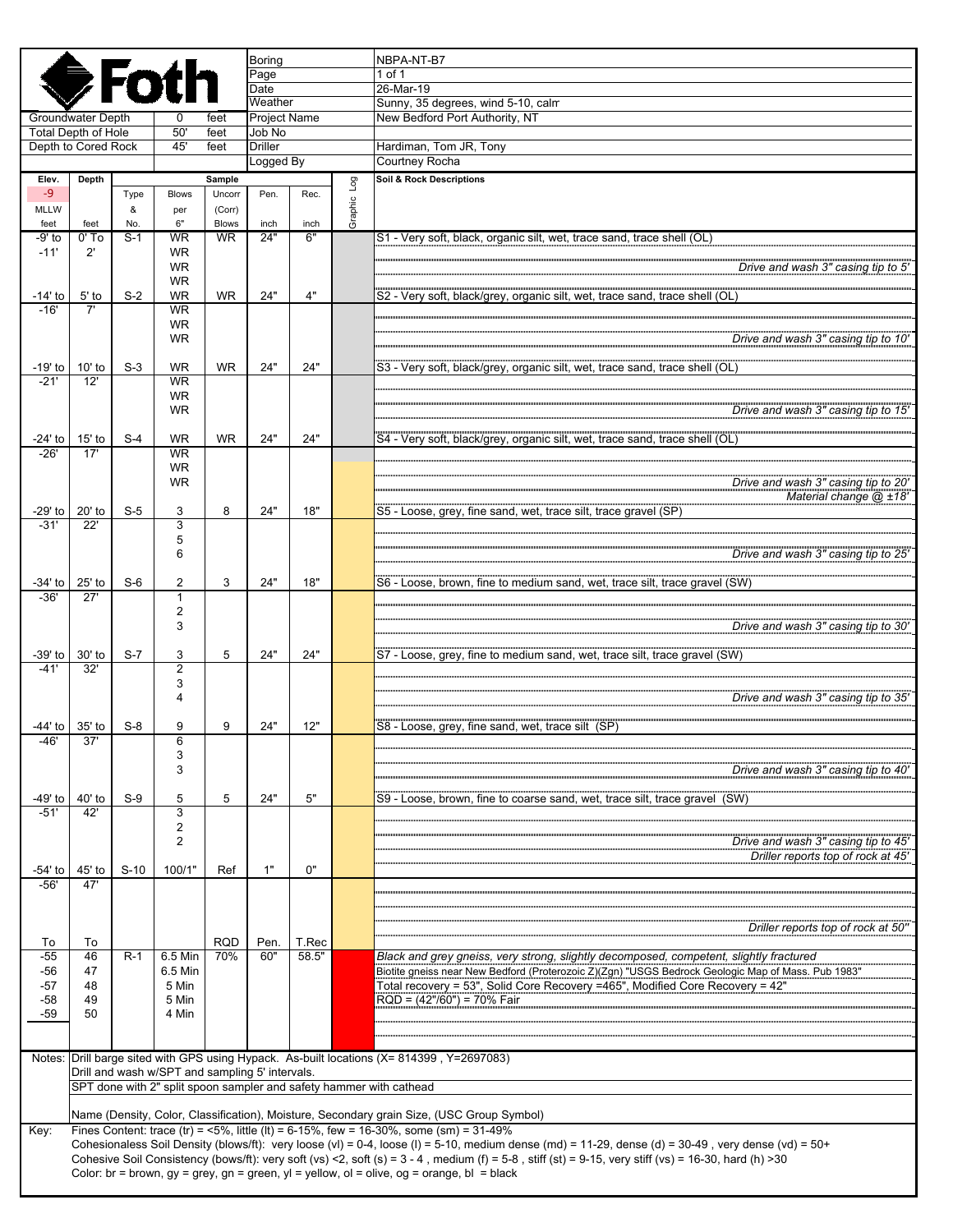|                            |                                                                     |           |                                   |                                                 | Boring                 |      |                | NBPA-NT-B8                                                                                                                                                                                                                                                                                                                     |  |  |  |
|----------------------------|---------------------------------------------------------------------|-----------|-----------------------------------|-------------------------------------------------|------------------------|------|----------------|--------------------------------------------------------------------------------------------------------------------------------------------------------------------------------------------------------------------------------------------------------------------------------------------------------------------------------|--|--|--|
|                            |                                                                     |           | <b>●Foth</b>                      |                                                 | Page<br>Date           |      |                | 1 of 1<br>27-Mar-19                                                                                                                                                                                                                                                                                                            |  |  |  |
|                            |                                                                     |           |                                   |                                                 | Weather                |      |                | Sunny, 35 degrees, wind 10-15, calm                                                                                                                                                                                                                                                                                            |  |  |  |
| <b>Total Depth of Hole</b> | Groundwater Depth                                                   |           | 0<br>49'                          | feet<br>feet                                    | Project Name<br>Job No |      |                | New Bedford Port Authority, NT                                                                                                                                                                                                                                                                                                 |  |  |  |
| Depth to Cored Rock        |                                                                     |           | 49'                               | feet                                            | <b>Driller</b>         |      |                | Hardiman, Tom JR, Tony                                                                                                                                                                                                                                                                                                         |  |  |  |
|                            |                                                                     |           |                                   |                                                 | Logged By              |      |                | Courtney Rocha                                                                                                                                                                                                                                                                                                                 |  |  |  |
| Elev.                      | Depth                                                               |           |                                   | Sample                                          |                        |      | $\overline{a}$ | Soil & Rock Descriptions                                                                                                                                                                                                                                                                                                       |  |  |  |
| $-9$<br>MLLW               |                                                                     | Type<br>& | <b>Blows</b><br>per               | Uncorr<br>(Corr)                                | Pen.                   | Rec. | Graphic I      |                                                                                                                                                                                                                                                                                                                                |  |  |  |
| feet                       | feet                                                                | No.       | 6"                                | <b>Blows</b>                                    | inch                   | inch |                |                                                                                                                                                                                                                                                                                                                                |  |  |  |
| -9' to                     | $0'$ To                                                             | $S-1$     | <b>WR</b>                         | <b>WR</b>                                       | 24"                    | 8"   |                | S1 - Very soft, black, organic silt, wet, trace sand, trace shell (OL)                                                                                                                                                                                                                                                         |  |  |  |
| $-11'$                     | $2^{\prime}$                                                        |           | <b>WR</b><br><b>WR</b>            |                                                 |                        |      |                | Drive and wash 3" casing tip to 5'                                                                                                                                                                                                                                                                                             |  |  |  |
|                            |                                                                     |           | <b>WR</b>                         |                                                 |                        |      |                |                                                                                                                                                                                                                                                                                                                                |  |  |  |
| -14' to                    | $5'$ to                                                             | $S-2$     | <b>WR</b>                         | <b>WR</b>                                       | 24"                    | 22"  |                | S2 - Very soft, black/grey, organic silt, wet, trace sand, trace shell (OL)                                                                                                                                                                                                                                                    |  |  |  |
| $-16'$                     | 7'                                                                  |           | <b>WR</b><br><b>WR</b>            |                                                 |                        |      |                |                                                                                                                                                                                                                                                                                                                                |  |  |  |
|                            |                                                                     |           | <b>WR</b>                         |                                                 |                        |      |                | Drive and wash 3" casing tip to 10"                                                                                                                                                                                                                                                                                            |  |  |  |
|                            |                                                                     |           |                                   |                                                 |                        |      |                |                                                                                                                                                                                                                                                                                                                                |  |  |  |
| $-19'$ to<br>$-21'$        | $10'$ to<br>12'                                                     | $S-3$     | <b>WR</b><br><b>WR</b>            | <b>WR</b>                                       | 24"                    | 24"  |                | S3 - Very soft, black/grey, organic silt, wet, trace sand, trace shell (OL)                                                                                                                                                                                                                                                    |  |  |  |
|                            |                                                                     |           | <b>WR</b>                         |                                                 |                        |      |                |                                                                                                                                                                                                                                                                                                                                |  |  |  |
|                            |                                                                     |           | <b>WR</b>                         |                                                 |                        |      |                | Drive and wash 3" casing tip to 15'                                                                                                                                                                                                                                                                                            |  |  |  |
| -24' to                    | $15'$ to                                                            | $S-4$     | 6                                 | 24                                              | 24"                    | 24"  |                | Material change $@$ $±14'$<br>S4 - Medium dense, grey, fine sand, wet, trace silt (SP)                                                                                                                                                                                                                                         |  |  |  |
| $-26'$                     | 17'                                                                 |           | $\overline{12}$                   |                                                 |                        |      |                | Wood in spoon, debris                                                                                                                                                                                                                                                                                                          |  |  |  |
|                            |                                                                     |           | 12                                |                                                 |                        |      |                |                                                                                                                                                                                                                                                                                                                                |  |  |  |
|                            |                                                                     |           | 12                                |                                                 |                        |      |                | Drive and wash 3" casing tip to 20"                                                                                                                                                                                                                                                                                            |  |  |  |
| $-29'$ to                  | 20' to                                                              | $S-5$     | 2                                 | 4                                               | 24"                    | 18"  |                | S5 - Loose, grey, fine to medium sand, wet, trace silt, trace gravel (SP)                                                                                                                                                                                                                                                      |  |  |  |
| $-31'$                     | 22'                                                                 |           | $\overline{2}$                    |                                                 |                        |      |                |                                                                                                                                                                                                                                                                                                                                |  |  |  |
|                            |                                                                     |           | $\overline{2}$<br>1               |                                                 |                        |      |                | Drive and wash 3" casing tip to 25'                                                                                                                                                                                                                                                                                            |  |  |  |
|                            |                                                                     |           |                                   |                                                 |                        |      |                |                                                                                                                                                                                                                                                                                                                                |  |  |  |
| $-34'$ to<br>$-36'$        | $25'$ to<br>27'                                                     | $S-6$     | $\overline{7}$<br>$6\overline{6}$ | 13                                              | 24"                    | 24"  |                | S6 - Medium dense, brown, fine to medium sand, wet, trace silt, trace gravel (SW)                                                                                                                                                                                                                                              |  |  |  |
|                            |                                                                     |           | $\overline{7}$                    |                                                 |                        |      |                |                                                                                                                                                                                                                                                                                                                                |  |  |  |
|                            |                                                                     |           | 7                                 |                                                 |                        |      |                | Drive and wash 3" casing tip to 30'                                                                                                                                                                                                                                                                                            |  |  |  |
| -39' to                    | 30' to                                                              | $S-7$     |                                   | 5                                               | 24"                    | 24"  |                | S7 - Loose, grey, fine to medium sand, wet, trace silt, trace gravel (SW)                                                                                                                                                                                                                                                      |  |  |  |
| $-41'$                     | 32'                                                                 |           | 3<br>3                            |                                                 |                        |      |                |                                                                                                                                                                                                                                                                                                                                |  |  |  |
|                            |                                                                     |           | 2                                 |                                                 |                        |      |                |                                                                                                                                                                                                                                                                                                                                |  |  |  |
|                            |                                                                     |           | 3                                 |                                                 |                        |      |                | Drive and wash 3" casing tip to 35'                                                                                                                                                                                                                                                                                            |  |  |  |
| -44' to                    | $35'$ to                                                            | $S-8$     | 2                                 | 8                                               | 24"                    | 5"   |                | S8 - Loose, brown, fine to coarse sand, wet, trace silt (SW)                                                                                                                                                                                                                                                                   |  |  |  |
| 46'                        | 37'                                                                 |           | 4                                 |                                                 |                        |      |                |                                                                                                                                                                                                                                                                                                                                |  |  |  |
|                            |                                                                     |           | 4<br>7                            |                                                 |                        |      |                | Drive and wash 3" casing tip to 40'                                                                                                                                                                                                                                                                                            |  |  |  |
|                            |                                                                     |           |                                   |                                                 |                        |      |                |                                                                                                                                                                                                                                                                                                                                |  |  |  |
| -49' to 40' to             |                                                                     | $S-9$     | 5                                 | 10                                              | 24"                    | 2"   |                | S9 - Medium dense, brown, coarse sand, wet, trace silt, trace gravel (SW)                                                                                                                                                                                                                                                      |  |  |  |
| $-51'$                     | 42'                                                                 |           | 5<br>5                            |                                                 |                        |      |                |                                                                                                                                                                                                                                                                                                                                |  |  |  |
|                            |                                                                     |           | 12                                |                                                 |                        |      |                | Drive and wash 3" casing tip to 45'                                                                                                                                                                                                                                                                                            |  |  |  |
|                            |                                                                     |           |                                   |                                                 |                        |      |                | S10 - Dense, brown, fine to coarse sand, wet, trace silt, trace gravel (SW)                                                                                                                                                                                                                                                    |  |  |  |
| -54' to  <br>$-56'$        | 45' to<br>47'                                                       | $S-10$    | 20<br>28                          | 44                                              | 24"                    | 8"   |                |                                                                                                                                                                                                                                                                                                                                |  |  |  |
|                            |                                                                     |           | 16                                |                                                 |                        |      |                |                                                                                                                                                                                                                                                                                                                                |  |  |  |
|                            |                                                                     |           | 7                                 |                                                 |                        |      |                | Mechanical issue did not core rock<br>Driller reports top of rock at 49'                                                                                                                                                                                                                                                       |  |  |  |
|                            |                                                                     |           |                                   |                                                 |                        |      |                |                                                                                                                                                                                                                                                                                                                                |  |  |  |
|                            |                                                                     |           |                                   |                                                 |                        |      |                |                                                                                                                                                                                                                                                                                                                                |  |  |  |
|                            |                                                                     |           |                                   |                                                 |                        |      |                |                                                                                                                                                                                                                                                                                                                                |  |  |  |
|                            |                                                                     |           |                                   |                                                 |                        |      |                |                                                                                                                                                                                                                                                                                                                                |  |  |  |
|                            |                                                                     |           |                                   |                                                 |                        |      |                |                                                                                                                                                                                                                                                                                                                                |  |  |  |
|                            |                                                                     |           |                                   |                                                 |                        |      |                |                                                                                                                                                                                                                                                                                                                                |  |  |  |
|                            |                                                                     |           |                                   |                                                 |                        |      |                | Notes: Drill barge sited with GPS using Hypack. As-built locations (X= 814371, Y=2697180)                                                                                                                                                                                                                                      |  |  |  |
|                            |                                                                     |           |                                   | Drill and wash w/SPT and sampling 5' intervals. |                        |      |                |                                                                                                                                                                                                                                                                                                                                |  |  |  |
|                            | SPT done with 2" split spoon sampler and safety hammer with cathead |           |                                   |                                                 |                        |      |                |                                                                                                                                                                                                                                                                                                                                |  |  |  |
|                            |                                                                     |           |                                   |                                                 |                        |      |                | Name (Density, Color, Classification), Moisture, Secondary grain Size, (USC Group Symbol)                                                                                                                                                                                                                                      |  |  |  |
| Key:                       |                                                                     |           |                                   |                                                 |                        |      |                | Fines Content: trace (tr) = <5%, little (lt) = 6-15%, few = 16-30%, some (sm) = $31-49\%$                                                                                                                                                                                                                                      |  |  |  |
|                            |                                                                     |           |                                   |                                                 |                        |      |                | Cohesionaless Soil Density (blows/ft): very loose (vl) = 0-4, loose (l) = 5-10, medium dense (md) = 11-29, dense (d) = 30-49, very dense (vd) = 50+<br>Cohesive Soil Consistency (bows/ft): very soft (vs) <2, soft (s) = $3 - 4$ , medium (f) = $5 - 8$ , stiff (st) = $9 - 15$ , very stiff (vs) = $16 - 30$ , hard (h) > 30 |  |  |  |
|                            |                                                                     |           |                                   |                                                 |                        |      |                | Color: br = brown, $gy = grey$ , $gn = green$ , $yl = yellow$ , $ol = olive$ , $og = orange$ , $bl = black$                                                                                                                                                                                                                    |  |  |  |
|                            |                                                                     |           |                                   |                                                 |                        |      |                |                                                                                                                                                                                                                                                                                                                                |  |  |  |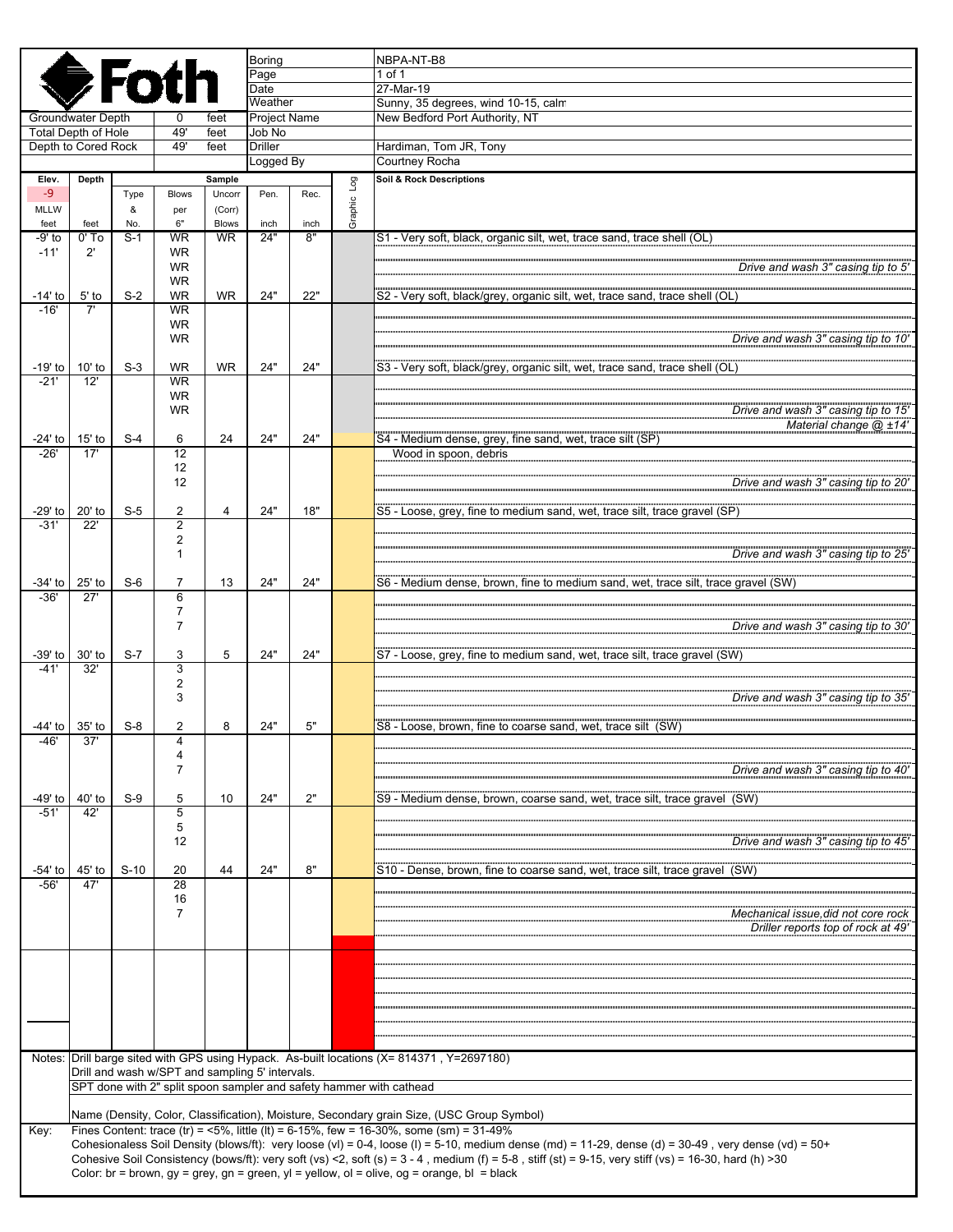|                      |                                                 |           |                                                 |                   | Boring                 |                |         | NBPA-NT-B10                                                                                                                                                                                                                                                                                                                    |
|----------------------|-------------------------------------------------|-----------|-------------------------------------------------|-------------------|------------------------|----------------|---------|--------------------------------------------------------------------------------------------------------------------------------------------------------------------------------------------------------------------------------------------------------------------------------------------------------------------------------|
|                      |                                                 |           | <b>●Foth</b>                                    |                   | Page<br>Date           |                |         | 1 of 1<br>28-Mar-19                                                                                                                                                                                                                                                                                                            |
|                      |                                                 |           |                                                 |                   | Weather                |                |         | Sunny, 30 degrees, wind 5-10, calm                                                                                                                                                                                                                                                                                             |
|                      | Groundwater Depth<br><b>Total Depth of Hole</b> |           | 0<br>49'                                        | feet<br>feet      | Project Name<br>Job No |                |         | New Bedford Port Authority, NT                                                                                                                                                                                                                                                                                                 |
|                      | Depth to Cored Rock                             |           | 49'                                             | feet              | <b>Driller</b>         |                |         | Hardiman, Tom JR, Tony                                                                                                                                                                                                                                                                                                         |
|                      |                                                 |           |                                                 |                   | Logged By              |                |         | Courtney Rocha                                                                                                                                                                                                                                                                                                                 |
| Elev.                | Depth                                           |           |                                                 | Sample            |                        |                | Log     | Soil & Rock Descriptions                                                                                                                                                                                                                                                                                                       |
| $-14$<br><b>MLLW</b> |                                                 | Type<br>& | <b>Blows</b><br>per                             | Uncorr<br>(Corr)  | Pen.                   | Rec.           |         |                                                                                                                                                                                                                                                                                                                                |
| feet                 | feet                                            | No.       | 6"                                              | <b>Blows</b>      | inch                   | inch           | Graphic |                                                                                                                                                                                                                                                                                                                                |
| -14' to              | $0'$ To                                         | $S-1$     | <b>WR</b>                                       | <b>WR</b>         | 24"                    | 5"             |         | S1 - Very soft, black, organic silt, wet, trace sand, trace shell (OL)                                                                                                                                                                                                                                                         |
| $-16'$               | $2^{\prime}$                                    |           | <b>WR</b><br><b>WR</b>                          |                   |                        |                |         | Drive and wash 3" casing tip to 5'                                                                                                                                                                                                                                                                                             |
|                      |                                                 |           | <b>WR</b>                                       |                   |                        |                |         |                                                                                                                                                                                                                                                                                                                                |
| $-19'$ to            | $5'$ to                                         | $S-2$     | <b>WR</b>                                       | <b>WR</b>         | 24"                    | 24"            |         | S2 - Very soft, black/grey, organic silt, wet, trace sand, trace shell (OL)                                                                                                                                                                                                                                                    |
| $-21'$               | 7'                                              |           | <b>WR</b><br><b>WR</b>                          |                   |                        |                |         |                                                                                                                                                                                                                                                                                                                                |
|                      |                                                 |           | <b>WR</b>                                       |                   |                        |                |         | Drive and wash 3" casing tip to 10"                                                                                                                                                                                                                                                                                            |
|                      |                                                 |           |                                                 |                   |                        |                |         |                                                                                                                                                                                                                                                                                                                                |
| -24' to<br>$-26'$    | $10'$ to<br>12'                                 | $S-3$     | 6<br>8                                          | 15                | 24"                    | 24"            |         | S3 - Medium dense, grey, silty sand, wet, litle silt (SM)                                                                                                                                                                                                                                                                      |
|                      |                                                 |           | 7                                               |                   |                        |                |         |                                                                                                                                                                                                                                                                                                                                |
|                      |                                                 |           | 9                                               |                   |                        |                |         | Drive and wash 3" casing tip to 15'                                                                                                                                                                                                                                                                                            |
| -29' to              | $15'$ to                                        | $S-4$     | 1                                               | 5                 | 24"                    | 12"            |         | S4 - Loose, grey, silty sand, wet, litle silt (SM)                                                                                                                                                                                                                                                                             |
| $-31'$               | 17'                                             |           | $\overline{2}$                                  |                   |                        |                |         |                                                                                                                                                                                                                                                                                                                                |
|                      |                                                 |           | 3                                               |                   |                        |                |         |                                                                                                                                                                                                                                                                                                                                |
|                      |                                                 |           | 1                                               |                   |                        |                |         | Drive and wash 3" casing tip to 20"                                                                                                                                                                                                                                                                                            |
| $-34'$ to            | 20' to                                          | $S-5$     | 26                                              | 27                | 24"                    | 12"            |         | S5 - Medium dense, brown, fine sand, wet, few silt, trace gravel (SP)                                                                                                                                                                                                                                                          |
| $-36'$               | 22'                                             |           | 12                                              |                   |                        |                |         |                                                                                                                                                                                                                                                                                                                                |
|                      |                                                 |           | 15<br>10                                        |                   |                        |                |         | Drive and wash 3" casing tip to 25'                                                                                                                                                                                                                                                                                            |
|                      |                                                 |           |                                                 |                   |                        |                |         |                                                                                                                                                                                                                                                                                                                                |
| -39' to<br>$-41'$    | $25'$ to<br>27'                                 | $S-6$     | 6                                               | 11                | 24"                    | 9"             |         | S6 - Medium dense, brown, fine to medium sand, wet, trace silt, trace gravel (SW)                                                                                                                                                                                                                                              |
|                      |                                                 |           | 6<br>5                                          |                   |                        |                |         |                                                                                                                                                                                                                                                                                                                                |
|                      |                                                 |           | 5                                               |                   |                        |                |         | Drive and wash 3" casing tip to 30"                                                                                                                                                                                                                                                                                            |
|                      |                                                 |           |                                                 |                   |                        |                |         |                                                                                                                                                                                                                                                                                                                                |
| -44' to<br>$-46'$    | 30' to<br>32'                                   | $S-7$     | 4<br>$\overline{4}$                             | 8                 | 24"                    | 0"             |         | S7 - No Recovery                                                                                                                                                                                                                                                                                                               |
|                      |                                                 |           | 4                                               |                   |                        |                |         |                                                                                                                                                                                                                                                                                                                                |
|                      |                                                 |           | 5                                               |                   |                        |                |         | Drive and wash 3" casing tip to 35'                                                                                                                                                                                                                                                                                            |
| -49' to              | 35' to                                          | $S-8$     | 3                                               | 9                 | 24"                    | 0"             |         | S8-No Recovery                                                                                                                                                                                                                                                                                                                 |
| -51'                 | 37'                                             |           | $\overline{2}$                                  |                   |                        |                |         |                                                                                                                                                                                                                                                                                                                                |
|                      |                                                 |           | 7<br>8                                          |                   |                        |                |         | Drive and wash 3" casing tip to 40'                                                                                                                                                                                                                                                                                            |
|                      |                                                 |           |                                                 |                   |                        |                |         |                                                                                                                                                                                                                                                                                                                                |
| -54' to              | 40' to                                          | $S-9$     | 28                                              | Ref               | 23"                    | 7"             |         | S9 - Very dense, fine to coarse sand, wet, few silt, trace gravel (SW)                                                                                                                                                                                                                                                         |
| $-56'$               | 42'                                             |           | 33<br>75                                        |                   |                        |                |         |                                                                                                                                                                                                                                                                                                                                |
|                      |                                                 |           | 100/5"                                          |                   |                        |                |         | Drive and wash 3" casing tip to 45'                                                                                                                                                                                                                                                                                            |
|                      |                                                 |           |                                                 |                   |                        |                |         | Driller reports top of rock at 42', set top of Core barrel to 43'                                                                                                                                                                                                                                                              |
| To<br>$-58$          | To<br>44                                        | $R-1$     | 3 Min                                           | <b>RQD</b><br>94% | Pen.<br>60"            | T.Rec<br>58.5" |         | Black and grey gneiss, very strong, slightly decomposed, competent, unfractured                                                                                                                                                                                                                                                |
| -59                  | 45                                              |           | 6 Min                                           |                   |                        |                |         | Biotite gneiss near New Bedford (Proterozoic Z)(Zgn) "USGS Bedrock Geologic Map of Mass. Pub 1983"                                                                                                                                                                                                                             |
| -60                  | 46                                              |           | 4 Min                                           |                   |                        |                |         | Total recovery = 57.5", Solid Core Recovery = 56.5", Modified Core Recovery = 56.5"                                                                                                                                                                                                                                            |
| $-61$<br>$-62$       | 47<br>48                                        |           | 6 Min<br>5 Min                                  |                   |                        |                |         | $RQD = (56.5*/60") = 94%$ Excellent                                                                                                                                                                                                                                                                                            |
|                      |                                                 |           |                                                 |                   |                        |                |         |                                                                                                                                                                                                                                                                                                                                |
|                      |                                                 |           |                                                 |                   |                        |                |         |                                                                                                                                                                                                                                                                                                                                |
|                      |                                                 |           |                                                 |                   |                        |                |         |                                                                                                                                                                                                                                                                                                                                |
|                      |                                                 |           |                                                 |                   |                        |                |         |                                                                                                                                                                                                                                                                                                                                |
|                      |                                                 |           |                                                 |                   |                        |                |         |                                                                                                                                                                                                                                                                                                                                |
|                      |                                                 |           |                                                 |                   |                        |                |         | Notes: Drill barge sited with GPS using Hypack. As-built locations (X= 814439, Y=2697450)                                                                                                                                                                                                                                      |
|                      |                                                 |           | Drill and wash w/SPT and sampling 5' intervals. |                   |                        |                |         |                                                                                                                                                                                                                                                                                                                                |
|                      |                                                 |           |                                                 |                   |                        |                |         | SPT done with 2" split spoon sampler and safety hammer with cathead                                                                                                                                                                                                                                                            |
|                      |                                                 |           |                                                 |                   |                        |                |         | Name (Density, Color, Classification), Moisture, Secondary grain Size, (USC Group Symbol)                                                                                                                                                                                                                                      |
| Key:                 |                                                 |           |                                                 |                   |                        |                |         | Fines Content: trace (tr) = $5\%$ , little (lt) = 6-15%, few = 16-30%, some (sm) = 31-49%                                                                                                                                                                                                                                      |
|                      |                                                 |           |                                                 |                   |                        |                |         | Cohesionaless Soil Density (blows/ft): very loose (vl) = 0-4, loose (l) = 5-10, medium dense (md) = 11-29, dense (d) = 30-49, very dense (vd) = 50+<br>Cohesive Soil Consistency (bows/ft): very soft (vs) <2, soft (s) = $3 - 4$ , medium (f) = $5 - 8$ , stiff (st) = $9 - 15$ , very stiff (vs) = $16 - 30$ , hard (h) > 30 |
|                      |                                                 |           |                                                 |                   |                        |                |         | Color: br = brown, gy = grey, gn = green, yl = yellow, ol = olive, og = orange, bl = black                                                                                                                                                                                                                                     |
|                      |                                                 |           |                                                 |                   |                        |                |         |                                                                                                                                                                                                                                                                                                                                |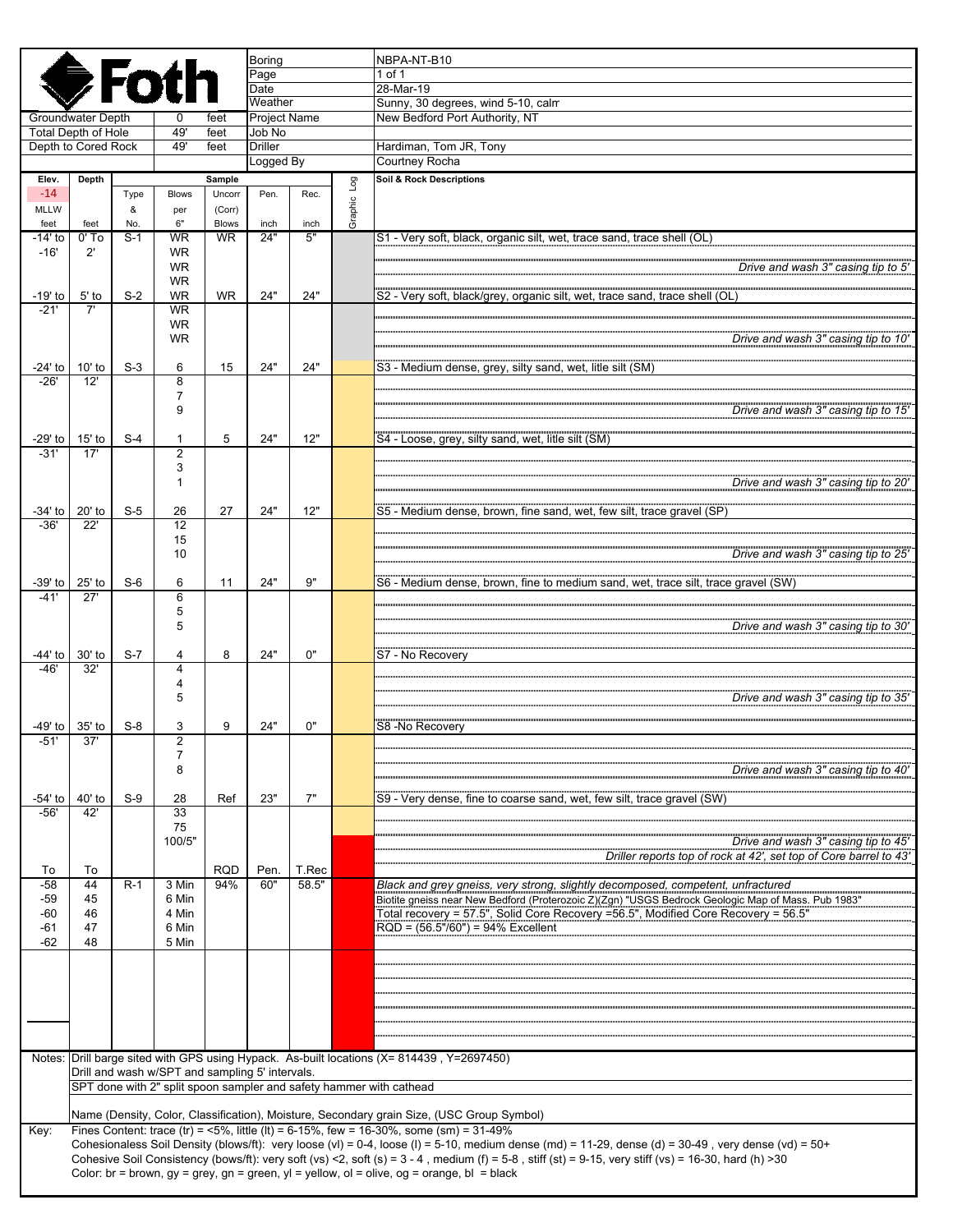|                     |                                                 |            |                                                 |                | Boring                  |            |         | NBPA-NT-101                                                                                                                                                                                                                                     |  |  |
|---------------------|-------------------------------------------------|------------|-------------------------------------------------|----------------|-------------------------|------------|---------|-------------------------------------------------------------------------------------------------------------------------------------------------------------------------------------------------------------------------------------------------|--|--|
|                     | <b>SFotl</b>                                    |            | Page                                            |                |                         | $1$ of $1$ |         |                                                                                                                                                                                                                                                 |  |  |
|                     |                                                 |            |                                                 |                | Date                    |            |         | 21-Sep-20                                                                                                                                                                                                                                       |  |  |
|                     |                                                 |            |                                                 |                | Weather<br>Project Name |            |         | Sunny, 65 degrees, NNE 10-20, choppy                                                                                                                                                                                                            |  |  |
|                     | <b>Groundwater Depth</b><br>Total Depth of Hole |            | N/A<br>40.5                                     | feet<br>feet   | Job No                  |            |         | New Bedford Port Authority, NT                                                                                                                                                                                                                  |  |  |
| Depth to Cored Rock |                                                 |            | 30.5                                            | feet           | <b>Driller</b>          |            |         | Hardiman, Tom JR, Tony                                                                                                                                                                                                                          |  |  |
|                     |                                                 |            |                                                 |                | Logged By               |            |         | M.Campagnone, P.E. (Foth)                                                                                                                                                                                                                       |  |  |
| Elev.               | Depth                                           |            |                                                 | Sample         |                         |            | Log     | Soil & Rock Descriptions                                                                                                                                                                                                                        |  |  |
| $-12$               |                                                 | Type       | <b>Blows</b>                                    | Uncorr         | Pen.                    | Rec.       |         |                                                                                                                                                                                                                                                 |  |  |
| MLLW                |                                                 | &          | per                                             | (Corr)         |                         |            | Graphic |                                                                                                                                                                                                                                                 |  |  |
| feet<br>-12' to     | feet<br>$0'$ To                                 | No.        | 6"                                              | <b>Blows</b>   | inch                    | inch       |         |                                                                                                                                                                                                                                                 |  |  |
| $-14'$              | $2^{\prime}$                                    |            |                                                 |                |                         |            |         | Very soft - no sample                                                                                                                                                                                                                           |  |  |
|                     |                                                 |            |                                                 |                |                         |            |         | Drive and wash 3" casing tip to 5'                                                                                                                                                                                                              |  |  |
|                     |                                                 |            |                                                 |                |                         |            |         |                                                                                                                                                                                                                                                 |  |  |
| $-17'$ to           | $5'$ to                                         | $S-1$      | <b>WR</b>                                       | <b>WR</b>      | 24"                     | 20"        |         |                                                                                                                                                                                                                                                 |  |  |
| $-19'$              | 7'                                              |            | <b>WR</b>                                       |                |                         |            |         | S1 - Very soft, black, organic clay, wet, trace sand trace shell (OL)                                                                                                                                                                           |  |  |
|                     |                                                 |            | <b>WR</b><br><b>WR</b>                          |                |                         |            |         | Drive and wash 3" casing tip to 10'                                                                                                                                                                                                             |  |  |
|                     |                                                 |            |                                                 |                |                         |            |         |                                                                                                                                                                                                                                                 |  |  |
| -22' to             | $10'$ to                                        | $S-2$      | <b>WR</b>                                       | <b>WR</b>      | 24"                     | 12"        |         | S2 - Very soft, black/grey, organic clay, wet, trace sand, trace shell (OL)                                                                                                                                                                     |  |  |
| $-24'$              | 12'                                             |            | <b>WR</b>                                       |                |                         |            |         |                                                                                                                                                                                                                                                 |  |  |
|                     |                                                 |            | WR                                              |                |                         |            |         |                                                                                                                                                                                                                                                 |  |  |
|                     |                                                 |            | <b>WR</b>                                       |                |                         |            |         | Drive and wash 3" casing tip to 15'                                                                                                                                                                                                             |  |  |
| -27' to             | $15'$ to                                        | $S-3$      | 1                                               | $\overline{7}$ | 24"                     | 10"        |         | S3 - Loose, grey, fine sand, wet, trace silt, trace gravel (SP)                                                                                                                                                                                 |  |  |
| $-29'$              | 17'                                             |            | 3                                               |                |                         |            |         |                                                                                                                                                                                                                                                 |  |  |
|                     |                                                 |            | 4                                               |                |                         |            |         |                                                                                                                                                                                                                                                 |  |  |
|                     |                                                 |            | 5                                               |                |                         |            |         | Drive and wash 3" casing tip to 20'                                                                                                                                                                                                             |  |  |
|                     |                                                 |            |                                                 |                |                         |            |         |                                                                                                                                                                                                                                                 |  |  |
| -32' to<br>$-34'$   | 20' to<br>22'                                   | $S-4$      | 7<br>6                                          | 13             | 24"                     | 8"         |         | S4 - Medium dense, grey, fine to medium sand, wet, trace silt, trace gravel (SW)                                                                                                                                                                |  |  |
|                     |                                                 |            | $\overline{7}$                                  |                |                         |            |         |                                                                                                                                                                                                                                                 |  |  |
|                     |                                                 |            | 10                                              |                |                         |            |         | Drive and wash 3" casing tip to 25'                                                                                                                                                                                                             |  |  |
|                     |                                                 |            |                                                 |                |                         |            |         |                                                                                                                                                                                                                                                 |  |  |
| -37' to             | $25'$ to                                        | $S-5$      | 50                                              | 71             | 24"                     | 0          |         | S5 - No Recovery                                                                                                                                                                                                                                |  |  |
| $-39'$              | 27'                                             |            | 48<br>23                                        |                |                         |            |         |                                                                                                                                                                                                                                                 |  |  |
|                     |                                                 |            | 25                                              |                |                         |            |         | Drive and wash 3" casing tip to 30'                                                                                                                                                                                                             |  |  |
|                     |                                                 |            |                                                 |                |                         |            |         |                                                                                                                                                                                                                                                 |  |  |
| -42' to             | 30' to                                          | $S-6$      | 100/3"                                          | Ref            | 3"                      | 0"         |         | S6 - No Recovery                                                                                                                                                                                                                                |  |  |
| $-44'$              | 32'                                             |            | Ref                                             |                |                         |            |         |                                                                                                                                                                                                                                                 |  |  |
|                     |                                                 |            |                                                 |                |                         |            |         | Set up NX core run, Top rock, 30.5                                                                                                                                                                                                              |  |  |
|                     |                                                 |            |                                                 |                |                         |            |         |                                                                                                                                                                                                                                                 |  |  |
| To                  | To                                              |            |                                                 | <b>RQD</b>     | Pen                     | T-Rec.     |         |                                                                                                                                                                                                                                                 |  |  |
| $-43.5$             |                                                 | 31.5 Run-1 | 5 Min                                           | 28%            | 60"                     | 35"        |         | Black and grey gneiss, very strong, slightly decomposed, competent, intensely fractured                                                                                                                                                         |  |  |
| -44.5               | 32.5                                            |            | 6 Min                                           |                |                         |            |         | Biotite gneiss near New Bedford (Proterozoic Z)(Zgn) "USGS Bedrock Geologic Map of Mass. Pub 1983"                                                                                                                                              |  |  |
| $-45.5$<br>$-46.5$  | 33.5<br>34.5                                    |            | 4 min<br>6 Min                                  |                |                         |            |         | Total recovery = 35", Solid Core Recovery = 24", Modified Core Recovery = 17"<br>RQD = (17"/60") = 28% Poor                                                                                                                                     |  |  |
| $-47.5$             | 35.5                                            |            | 6 Min                                           |                |                         |            |         |                                                                                                                                                                                                                                                 |  |  |
| $-48.5$             | 36.5                                            | Run-2      | 4 min                                           | 0%             | 60"                     | 28"        |         | Black and grey gneiss, very strong, slightly decomposed, competent, intensely fractured                                                                                                                                                         |  |  |
| $-49.5$             | 37.5                                            |            | 6 Min                                           |                |                         |            |         | Biotite gneiss near New Bedford (Proterozoic Z)(Zgn) "USGS Bedrock Geologic Map of Mass. Pub 1983"                                                                                                                                              |  |  |
| $-50.5$             | 38.5                                            |            | 4 min                                           |                |                         |            |         | Total recovery = 28", Solid Core Recovery = 11", Modified Core Recovery = 0"                                                                                                                                                                    |  |  |
| $-51.5$             | 39.5                                            |            | 4 min<br>4 min                                  |                |                         |            |         | $RQD = (0'/60") = 0%$ Very Poor                                                                                                                                                                                                                 |  |  |
| $-52.5$             | 40.5                                            |            |                                                 |                |                         |            |         |                                                                                                                                                                                                                                                 |  |  |
|                     |                                                 |            |                                                 |                |                         |            |         |                                                                                                                                                                                                                                                 |  |  |
|                     |                                                 |            |                                                 |                |                         |            |         |                                                                                                                                                                                                                                                 |  |  |
|                     |                                                 |            |                                                 |                |                         |            |         |                                                                                                                                                                                                                                                 |  |  |
|                     |                                                 |            |                                                 |                |                         |            |         |                                                                                                                                                                                                                                                 |  |  |
|                     |                                                 |            |                                                 |                |                         |            |         |                                                                                                                                                                                                                                                 |  |  |
|                     |                                                 |            |                                                 |                |                         |            |         |                                                                                                                                                                                                                                                 |  |  |
|                     |                                                 |            |                                                 |                |                         |            |         |                                                                                                                                                                                                                                                 |  |  |
|                     |                                                 |            |                                                 |                |                         |            |         |                                                                                                                                                                                                                                                 |  |  |
|                     |                                                 |            |                                                 |                |                         |            |         |                                                                                                                                                                                                                                                 |  |  |
|                     |                                                 |            |                                                 |                |                         |            |         | Notes: Drill barge sited with GPS using Hypack. As-built locations (X=814,382, Y=2,696,478) Hole located on east side of barge, at intersection of dock and barge.                                                                              |  |  |
|                     |                                                 |            | Drill and wash w/SPT and sampling 5' intervals. |                |                         |            |         |                                                                                                                                                                                                                                                 |  |  |
|                     |                                                 |            |                                                 |                |                         |            |         | SPT done with 2" split spoon sampler and safety hammer with cathead                                                                                                                                                                             |  |  |
|                     |                                                 |            |                                                 |                |                         |            |         |                                                                                                                                                                                                                                                 |  |  |
|                     |                                                 |            |                                                 |                |                         |            |         | Name (Density, Color, Classification), Moisture, Secondary grain Size, (USC Group Symbol)                                                                                                                                                       |  |  |
| Key:                |                                                 |            |                                                 |                |                         |            |         | Fines Content: trace (tr) = <5%, little (lt) = 6-15%, few = 16-30%, some (sm) = $31-49%$<br>Cohesionaless Soil Density (blows/ft): very loose (vl) = 0-4, loose (l) = 5-10, medium dense (md) = 11-29, dense (d) = 30-49, very dense (vd) = 50+ |  |  |
|                     |                                                 |            |                                                 |                |                         |            |         | Cohesive Soil Consistency (bows/ft): very soft (vs) <2, soft (s) = $3 - 4$ , medium (f) = $5 - 8$ , stiff (st) = $9 - 15$ , very stiff (vs) = 16-30, hard (h) > 30                                                                              |  |  |
|                     |                                                 |            |                                                 |                |                         |            |         | Color: br = brown, gy = grey, gn = green, yl = yellow, ol = olive, og = orange, bl = black                                                                                                                                                      |  |  |
|                     |                                                 |            |                                                 |                |                         |            |         |                                                                                                                                                                                                                                                 |  |  |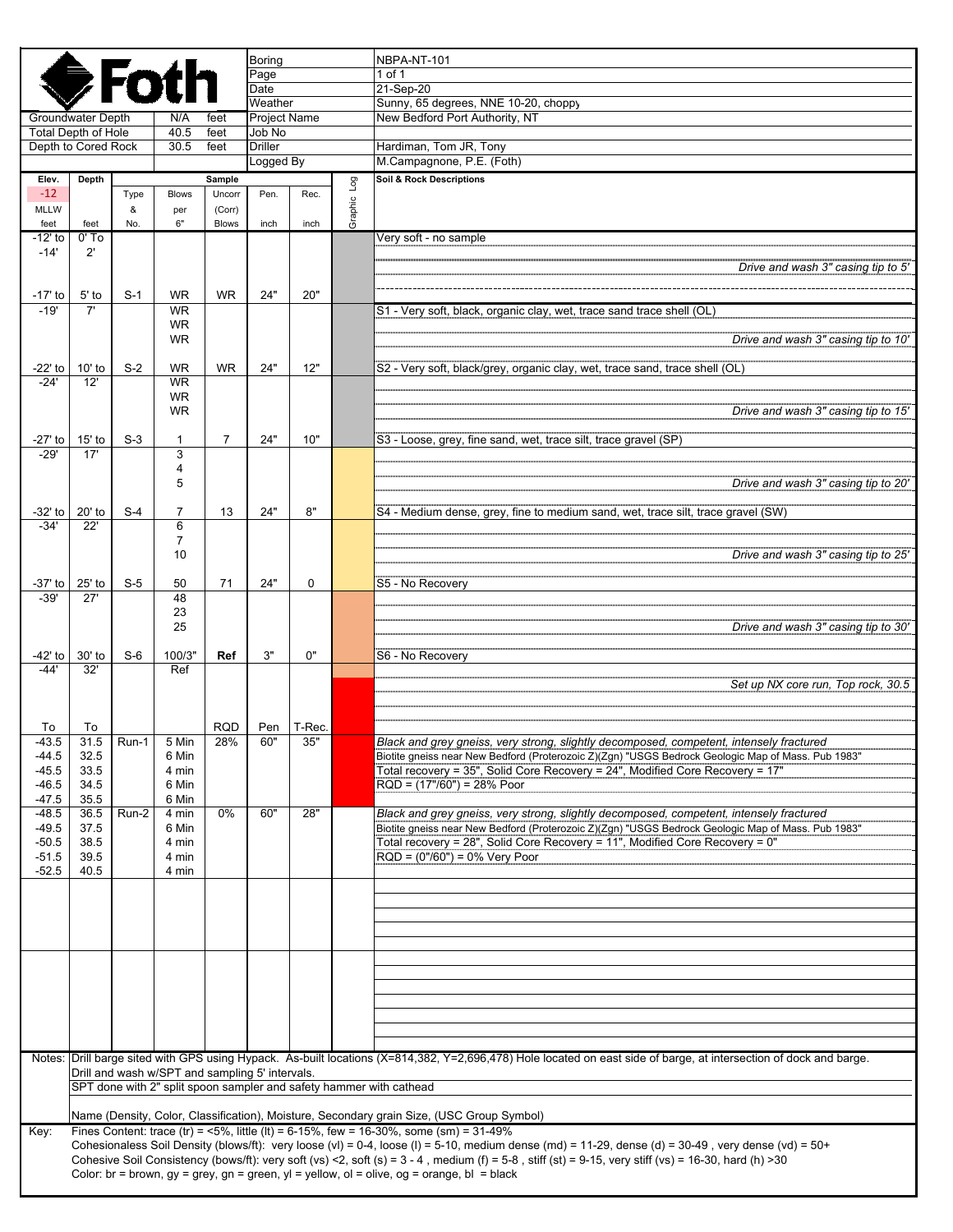|                  |                                                                                                                                                                                                                   |       |                 |                   | <b>Boring</b>          |               |                        | NBPA-NT-102                                                                                                                                                                                                                                                                                                                    |
|------------------|-------------------------------------------------------------------------------------------------------------------------------------------------------------------------------------------------------------------|-------|-----------------|-------------------|------------------------|---------------|------------------------|--------------------------------------------------------------------------------------------------------------------------------------------------------------------------------------------------------------------------------------------------------------------------------------------------------------------------------|
|                  | <b>SFotl</b>                                                                                                                                                                                                      |       |                 |                   | Page                   |               |                        | 1 of 1                                                                                                                                                                                                                                                                                                                         |
|                  |                                                                                                                                                                                                                   |       |                 |                   | Date                   |               |                        | 23-Sep-20                                                                                                                                                                                                                                                                                                                      |
|                  |                                                                                                                                                                                                                   |       |                 |                   | Weather                |               |                        | Sunny, 65 degrees, N 5-10, calm                                                                                                                                                                                                                                                                                                |
|                  | <b>Groundwater Depth</b><br><b>Total Depth of Hole</b>                                                                                                                                                            |       | N/A             | feet<br>feet      | Project Name<br>Job No |               |                        | New Bedford Port Authority, NT                                                                                                                                                                                                                                                                                                 |
|                  | Depth to Cored Rock                                                                                                                                                                                               |       | feet            | <b>Driller</b>    |                        |               | Hardiman, Tom JR, Tony |                                                                                                                                                                                                                                                                                                                                |
|                  |                                                                                                                                                                                                                   |       |                 |                   | Logged By              |               |                        | M.Campagnone, P.E. (Foth)                                                                                                                                                                                                                                                                                                      |
| Elev.            | Depth                                                                                                                                                                                                             |       |                 | Sample            |                        |               |                        | Soil & Rock Descriptions                                                                                                                                                                                                                                                                                                       |
| $-12.5$          |                                                                                                                                                                                                                   | Type  | Blows           | Uncorr            | Pen.                   | Rec.          | Graphic Log            |                                                                                                                                                                                                                                                                                                                                |
| <b>MLLW</b>      |                                                                                                                                                                                                                   | &     | per             | (Corr)            |                        |               |                        |                                                                                                                                                                                                                                                                                                                                |
| feet             | feet                                                                                                                                                                                                              | No.   | 6"              | <b>Blows</b>      | inch                   | inch          |                        |                                                                                                                                                                                                                                                                                                                                |
| -13' to          | $0'$ To                                                                                                                                                                                                           |       |                 |                   |                        |               |                        | Very soft - no sample                                                                                                                                                                                                                                                                                                          |
| $-15'$           | $2^{\prime}$                                                                                                                                                                                                      |       |                 |                   |                        |               |                        | Drive and wash 3" casing tip to 5'                                                                                                                                                                                                                                                                                             |
|                  |                                                                                                                                                                                                                   |       |                 |                   |                        |               |                        |                                                                                                                                                                                                                                                                                                                                |
| $-18'$ to        | $5'$ to                                                                                                                                                                                                           | $S-1$ | <b>WR</b>       | <b>WR</b>         | 24"                    | 22"           |                        |                                                                                                                                                                                                                                                                                                                                |
| $-20'$           | 7'                                                                                                                                                                                                                |       | <b>WR</b>       |                   |                        |               |                        | S1 - Very soft, black, organic clay, wet, trace sand trace shell (OL)                                                                                                                                                                                                                                                          |
|                  |                                                                                                                                                                                                                   |       | <b>WR</b>       |                   |                        |               |                        |                                                                                                                                                                                                                                                                                                                                |
|                  |                                                                                                                                                                                                                   |       | <b>WR</b>       |                   |                        |               |                        | Drive and wash 3" casing tip to 10'                                                                                                                                                                                                                                                                                            |
| -23' to          | $10'$ to                                                                                                                                                                                                          | $S-2$ | <b>WR</b>       | <b>WR</b>         | 24"                    | 24"           |                        | S2 - Very soft, black/grey, organic clay with sand, wet, little sand, trace shell (OL)                                                                                                                                                                                                                                         |
| $-25'$           | 12'                                                                                                                                                                                                               |       | <b>WR</b>       |                   |                        |               |                        |                                                                                                                                                                                                                                                                                                                                |
|                  |                                                                                                                                                                                                                   |       | WR              |                   |                        |               |                        |                                                                                                                                                                                                                                                                                                                                |
|                  |                                                                                                                                                                                                                   |       | <b>WR</b>       |                   |                        |               |                        | Drive and wash 3" casing tip to 15'                                                                                                                                                                                                                                                                                            |
|                  |                                                                                                                                                                                                                   |       |                 |                   |                        |               |                        |                                                                                                                                                                                                                                                                                                                                |
| -28' to          | $15'$ to                                                                                                                                                                                                          | $S-3$ | 3               | 5                 | 24"                    | 10"           |                        | S3 - Loose, gray, fine to coarse sand, wet, trace silt, trace gravel (SW)                                                                                                                                                                                                                                                      |
| $-30'$           | 17'                                                                                                                                                                                                               |       | 3               |                   |                        |               |                        |                                                                                                                                                                                                                                                                                                                                |
|                  |                                                                                                                                                                                                                   |       | 2<br>4          |                   |                        |               |                        | Drive and wash 3" casing tip to 20'                                                                                                                                                                                                                                                                                            |
|                  |                                                                                                                                                                                                                   |       |                 |                   |                        |               |                        |                                                                                                                                                                                                                                                                                                                                |
| $-33'$ to        | $20'$ to                                                                                                                                                                                                          | $S-4$ | 3               | 7                 | 24"                    | 8"            |                        | S4 - Loose, grey, fine to coarse sand, wet, trace silt, trace gravel (SW)                                                                                                                                                                                                                                                      |
| $-35'$           | 22'                                                                                                                                                                                                               |       | $\overline{4}$  |                   |                        |               |                        |                                                                                                                                                                                                                                                                                                                                |
|                  |                                                                                                                                                                                                                   |       | 3               |                   |                        |               |                        |                                                                                                                                                                                                                                                                                                                                |
|                  |                                                                                                                                                                                                                   |       | 3               |                   |                        |               |                        | Drive and wash 3" casing tip to 25'                                                                                                                                                                                                                                                                                            |
| -38' to          | $25'$ to                                                                                                                                                                                                          | $S-5$ | 14              | 49                | 24"                    | 3"            |                        | S5 - Dense, gray, fine to coarse sand, wet, trace silt, few gravel (SW)                                                                                                                                                                                                                                                        |
| $-40'$           | 27'                                                                                                                                                                                                               |       | 16              |                   |                        |               |                        |                                                                                                                                                                                                                                                                                                                                |
|                  |                                                                                                                                                                                                                   |       | 33              |                   |                        |               |                        |                                                                                                                                                                                                                                                                                                                                |
|                  |                                                                                                                                                                                                                   |       | 16              |                   |                        |               |                        | Drive and wash 3" casing tip to refusal at 28'                                                                                                                                                                                                                                                                                 |
|                  |                                                                                                                                                                                                                   |       |                 |                   |                        |               |                        | Set up NX core run                                                                                                                                                                                                                                                                                                             |
| To<br>$-41.5$    | To<br>29                                                                                                                                                                                                          |       | 5 Min           | <b>RQD</b><br>32% | Pen<br>60"             | T-Rec.<br>40" |                        |                                                                                                                                                                                                                                                                                                                                |
| $-42.5$          | 30                                                                                                                                                                                                                | Run-1 | 3 Min           |                   |                        |               |                        | Black and grey gneiss, very strong, slightly decomposed, competent, moderately fractured<br>Biotite gneiss near New Bedford (Proterozoic Z)(Zgn) "USGS Bedrock Geologic Map of Mass. Pub 1983"                                                                                                                                 |
| $-43.5$          | 31                                                                                                                                                                                                                |       | 1 Min           |                   |                        |               |                        | Total recovery = 40", Solid Core Recovery = 19", Modified Core Recovery = 19"                                                                                                                                                                                                                                                  |
| $-44.5$          | 32                                                                                                                                                                                                                |       | 6 Min           |                   |                        |               |                        | $RQD = (19*/60") = 32%$ Poor                                                                                                                                                                                                                                                                                                   |
| $-45.5$          | 33                                                                                                                                                                                                                |       | 7 Min           |                   |                        |               |                        |                                                                                                                                                                                                                                                                                                                                |
| -46.5            | 34                                                                                                                                                                                                                | Run-2 | 6 Min           | 62%               | 60"                    | 53"           |                        | Black and grey gneiss, very strong, slightly decomposed, competent, moderately fractured                                                                                                                                                                                                                                       |
| -47.5<br>$-48.5$ | 35<br>36                                                                                                                                                                                                          |       | 6 Min<br>10 Min |                   |                        |               |                        | Biotite gneiss near New Bedford (Proterozoic Z)(Zgn) "USGS Bedrock Geologic Map of Mass. Pub 1983"<br>Total recovery = 53", Solid Core Recovery = 37", Modified Core Recovery = 37"                                                                                                                                            |
| $-49.5$          | 37                                                                                                                                                                                                                |       | 4 min           |                   |                        |               |                        | $RQD = (37*/60") = 62%$ Fair                                                                                                                                                                                                                                                                                                   |
| $-50.5$          | 38                                                                                                                                                                                                                |       | 4 min           |                   |                        |               |                        |                                                                                                                                                                                                                                                                                                                                |
|                  |                                                                                                                                                                                                                   |       |                 |                   |                        |               |                        |                                                                                                                                                                                                                                                                                                                                |
|                  |                                                                                                                                                                                                                   |       |                 |                   |                        |               |                        |                                                                                                                                                                                                                                                                                                                                |
|                  |                                                                                                                                                                                                                   |       |                 |                   |                        |               |                        |                                                                                                                                                                                                                                                                                                                                |
|                  |                                                                                                                                                                                                                   |       |                 |                   |                        |               |                        |                                                                                                                                                                                                                                                                                                                                |
|                  |                                                                                                                                                                                                                   |       |                 |                   |                        |               |                        |                                                                                                                                                                                                                                                                                                                                |
|                  |                                                                                                                                                                                                                   |       |                 |                   |                        |               |                        |                                                                                                                                                                                                                                                                                                                                |
|                  |                                                                                                                                                                                                                   |       |                 |                   |                        |               |                        |                                                                                                                                                                                                                                                                                                                                |
|                  |                                                                                                                                                                                                                   |       |                 |                   |                        |               |                        |                                                                                                                                                                                                                                                                                                                                |
|                  |                                                                                                                                                                                                                   |       |                 |                   |                        |               |                        |                                                                                                                                                                                                                                                                                                                                |
|                  |                                                                                                                                                                                                                   |       |                 |                   |                        |               |                        |                                                                                                                                                                                                                                                                                                                                |
|                  |                                                                                                                                                                                                                   |       |                 |                   |                        |               |                        |                                                                                                                                                                                                                                                                                                                                |
|                  |                                                                                                                                                                                                                   |       |                 |                   |                        |               |                        |                                                                                                                                                                                                                                                                                                                                |
|                  |                                                                                                                                                                                                                   |       |                 |                   |                        |               |                        |                                                                                                                                                                                                                                                                                                                                |
|                  |                                                                                                                                                                                                                   |       |                 |                   |                        |               |                        |                                                                                                                                                                                                                                                                                                                                |
|                  |                                                                                                                                                                                                                   |       |                 |                   |                        |               |                        |                                                                                                                                                                                                                                                                                                                                |
|                  | Notes: Drill barge sited with GPS using Hypack. As-built locations (X=814,398, Y=2,696,611) Hole located on east side of barge, at intersection of two barges.<br>Drill and wash w/SPT and sampling 5' intervals. |       |                 |                   |                        |               |                        |                                                                                                                                                                                                                                                                                                                                |
|                  |                                                                                                                                                                                                                   |       |                 |                   |                        |               |                        | SPT done with 2" split spoon sampler and safety hammer with cathead                                                                                                                                                                                                                                                            |
|                  |                                                                                                                                                                                                                   |       |                 |                   |                        |               |                        |                                                                                                                                                                                                                                                                                                                                |
|                  |                                                                                                                                                                                                                   |       |                 |                   |                        |               |                        | Name (Density, Color, Classification), Moisture, Secondary grain Size, (USC Group Symbol)                                                                                                                                                                                                                                      |
| Key:             |                                                                                                                                                                                                                   |       |                 |                   |                        |               |                        | Fines Content: trace (tr) = <5%, little (lt) = 6-15%, few = 16-30%, some (sm) = $31-49%$                                                                                                                                                                                                                                       |
|                  |                                                                                                                                                                                                                   |       |                 |                   |                        |               |                        | Cohesionaless Soil Density (blows/ft): very loose (vl) = 0-4, loose (l) = 5-10, medium dense (md) = 11-29, dense (d) = 30-49, very dense (vd) = 50+<br>Cohesive Soil Consistency (bows/ft): very soft (vs) <2, soft (s) = $3 - 4$ , medium (f) = $5 - 8$ , stiff (st) = $9 - 15$ , very stiff (vs) = $16 - 30$ , hard (h) > 30 |
|                  |                                                                                                                                                                                                                   |       |                 |                   |                        |               |                        | Color: br = brown, gy = grey, gn = green, yl = yellow, ol = olive, og = orange, bl = black                                                                                                                                                                                                                                     |
|                  |                                                                                                                                                                                                                   |       |                 |                   |                        |               |                        |                                                                                                                                                                                                                                                                                                                                |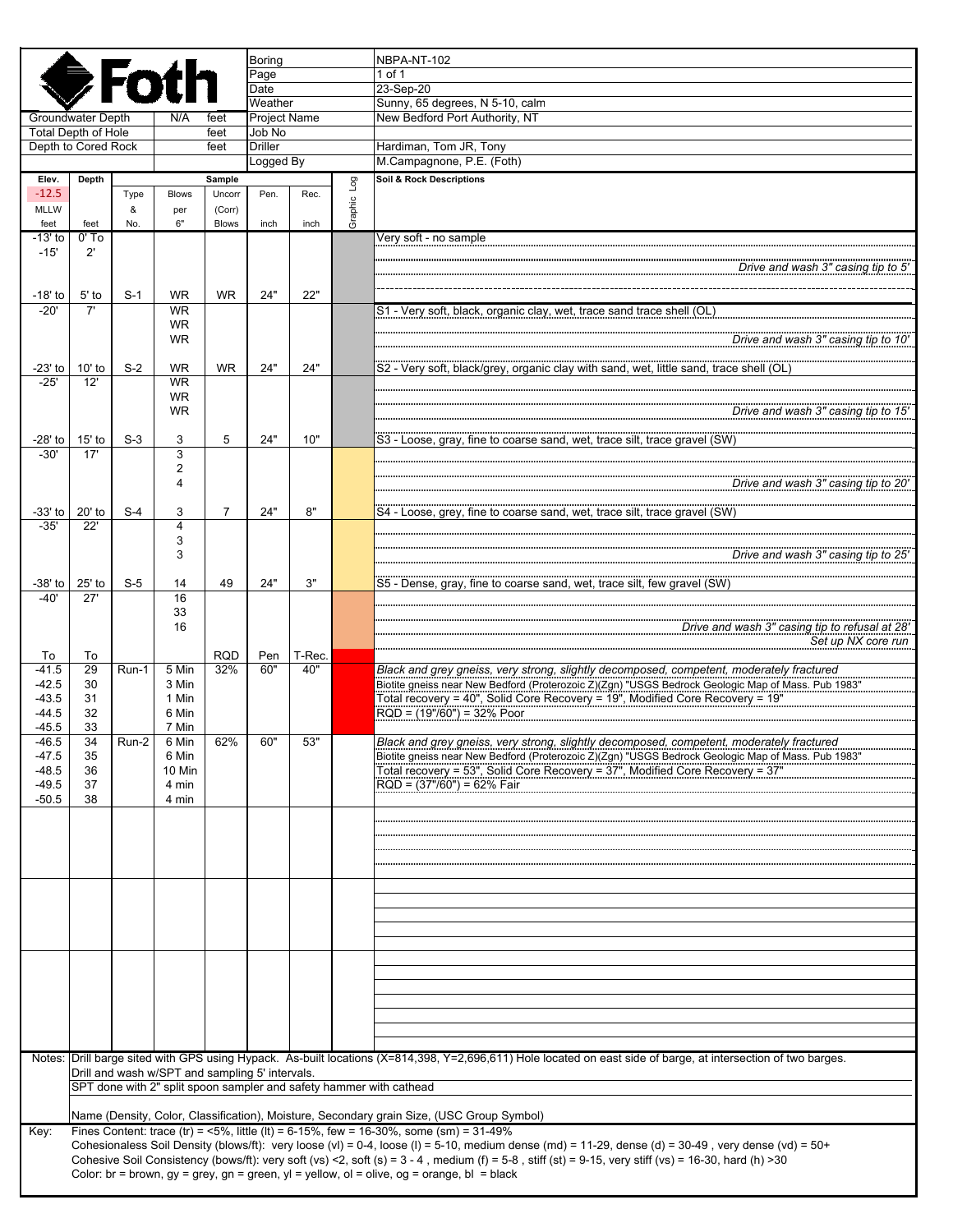| <b>Project Name:</b>     | North Terminal - NBPA |
|--------------------------|-----------------------|
| <b>Project Location:</b> | New Bedford, MA       |
| <b>Project ID:</b>       | 020N001               |



## Sediment Core Processing Log

| <b>Sampling Personnel:</b>             | M.Campagnone                   |                    | <b>Core Collection Date:</b> |       | 11/21/2019 Sample Location ID:  |                          |
|----------------------------------------|--------------------------------|--------------------|------------------------------|-------|---------------------------------|--------------------------|
| <b>Courier Personnel:</b>              | Geotesting Express (rec. 12/6) |                    | <b>Core Processing Date:</b> | 10:00 | <b>Actual Sampling Location</b> |                          |
| <b>Processing Personnel:</b>           | M.Campagnone                   |                    | <b>Core Processing Time:</b> | 11:00 | 2696706.8<br><b>Northing</b>    |                          |
|                                        | <b>Field Measurments</b>       |                    |                              |       | Easting                         | 814388                   |
| <b>Probed Sediment Thickness (ft):</b> |                                | <b>Units: Feet</b> |                              |       | <b>Datum</b>                    | $\pm$ - 9 MLW at Surface |
| <b>Sediment Core Penetration:</b>      |                                | <b>Units: Feet</b> | <b>Photo ID Numbers:</b>     |       |                                 |                          |
| <b>Sediment Recovered:</b>             |                                | <b>Units: Feet</b> |                              |       |                                 |                          |

|                                            | <b>Analyticals</b>                                                        |                          |                |  |
|--------------------------------------------|---------------------------------------------------------------------------|--------------------------|----------------|--|
| Sediment Recovered as Measured in the Lab: | Units:                                                                    |                          |                |  |
| Depth Intervals* (in/cm)                   | <b>Descriptions</b>                                                       | Depth Intervals* (in/cm) | Sample Numbers |  |
| NT-Shelby 1                                | Soft organic marine sediment takem at approximately the location of NT-B2 | $4^\circ$ to $6^\circ$   | Sample 1       |  |
| NT-Shelby 1                                | Soft organic marine sediment takem at approximately the location of NT-B2 | $14'$ to $16'$           | Sample 2       |  |
|                                            |                                                                           |                          |                |  |
|                                            |                                                                           |                          |                |  |
|                                            |                                                                           |                          |                |  |
|                                            |                                                                           |                          |                |  |
|                                            |                                                                           |                          |                |  |
|                                            |                                                                           |                          |                |  |
|                                            |                                                                           |                          |                |  |
|                                            |                                                                           |                          |                |  |
|                                            |                                                                           |                          |                |  |
|                                            |                                                                           |                          |                |  |
|                                            |                                                                           |                          |                |  |
|                                            |                                                                           |                          |                |  |
|                                            |                                                                           |                          |                |  |
|                                            |                                                                           |                          |                |  |
|                                            |                                                                           |                          |                |  |
|                                            |                                                                           |                          |                |  |
|                                            |                                                                           |                          |                |  |
|                                            |                                                                           |                          |                |  |
|                                            |                                                                           |                          |                |  |
|                                            |                                                                           |                          |                |  |
|                                            |                                                                           |                          |                |  |
|                                            |                                                                           |                          |                |  |
|                                            |                                                                           |                          |                |  |
|                                            |                                                                           |                          |                |  |
|                                            |                                                                           |                          |                |  |
|                                            |                                                                           |                          |                |  |
|                                            |                                                                           |                          |                |  |
|                                            |                                                                           |                          |                |  |
|                                            |                                                                           |                          |                |  |
|                                            |                                                                           |                          |                |  |
|                                            |                                                                           |                          |                |  |
|                                            |                                                                           |                          |                |  |
|                                            |                                                                           |                          |                |  |
| <b>Other Comments:</b>                     |                                                                           |                          |                |  |